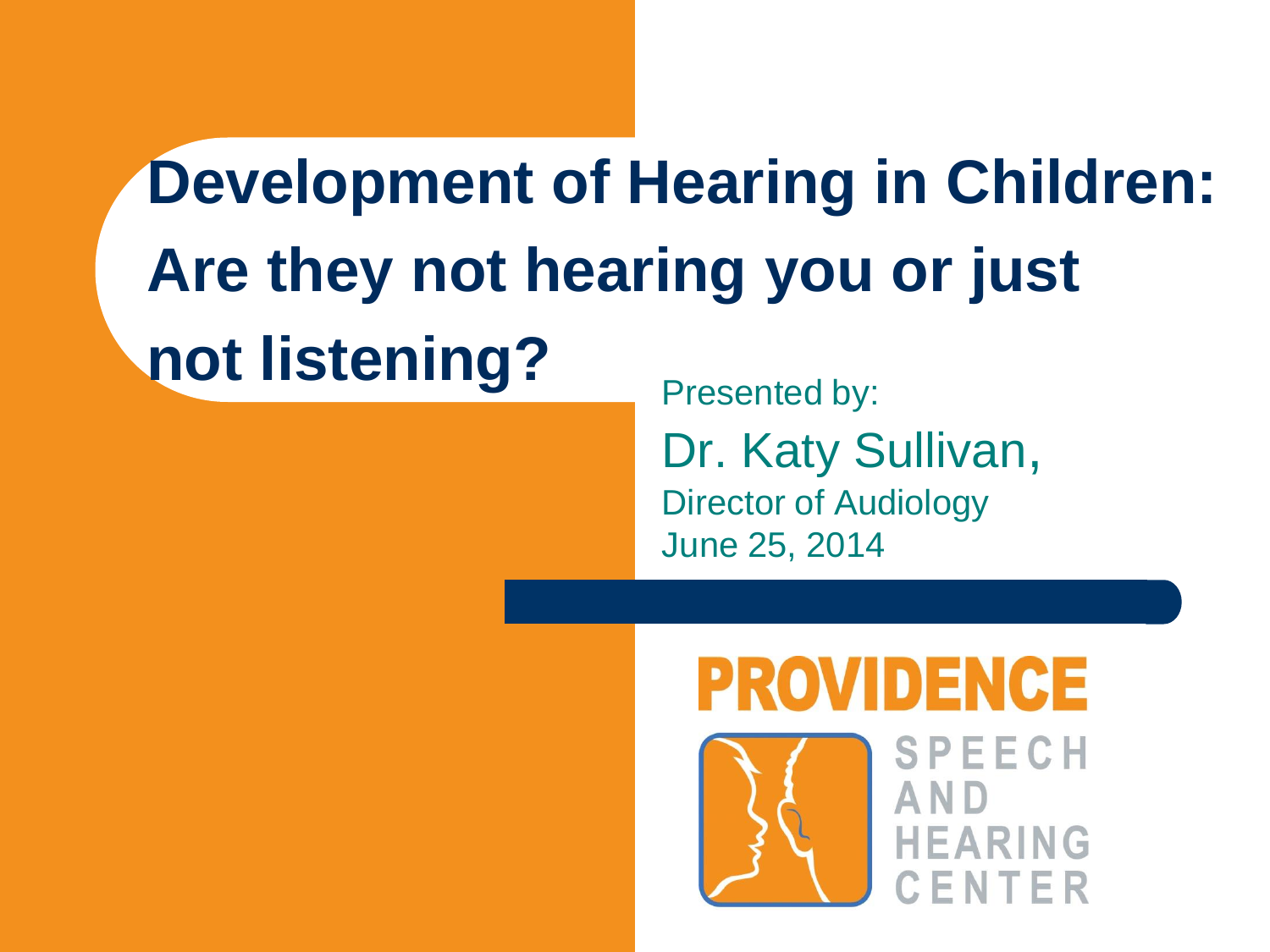# **Why Is Hearing Important?**

- Hearing is the primary sense that connects a child to his/her environment
- Hearing is essential for the development of normal speech and language
- Hearing allows parent and child to communicate

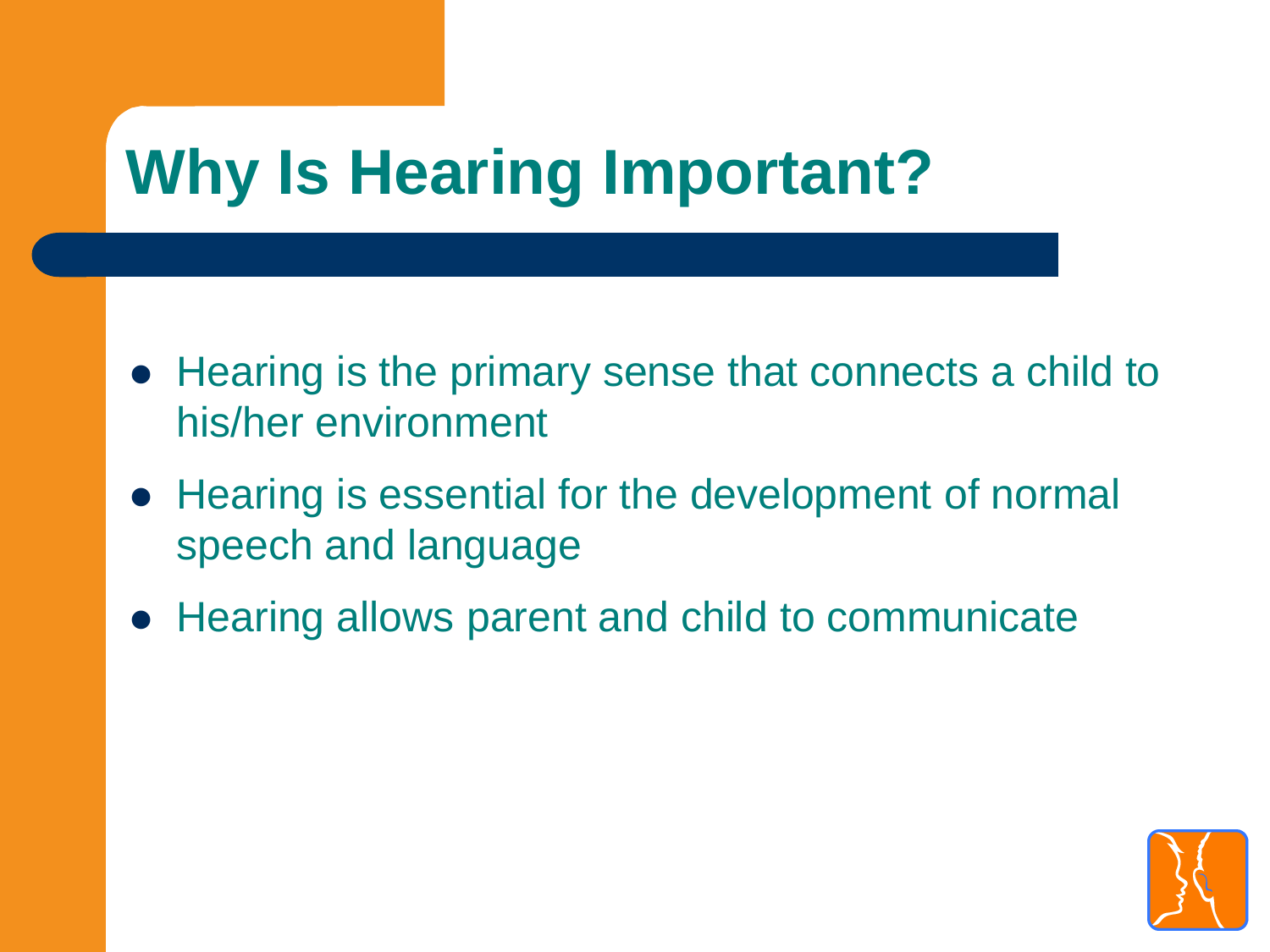# **Why Is Hearing Important?**

- Hearing impairment in a young child causes frustration for parent and child, which can lead to
	- anger
	- a feeling that the child does not love the parent and vice versa
	- neglect by parent (because the child does not respond, there is no point in trying to communicate)

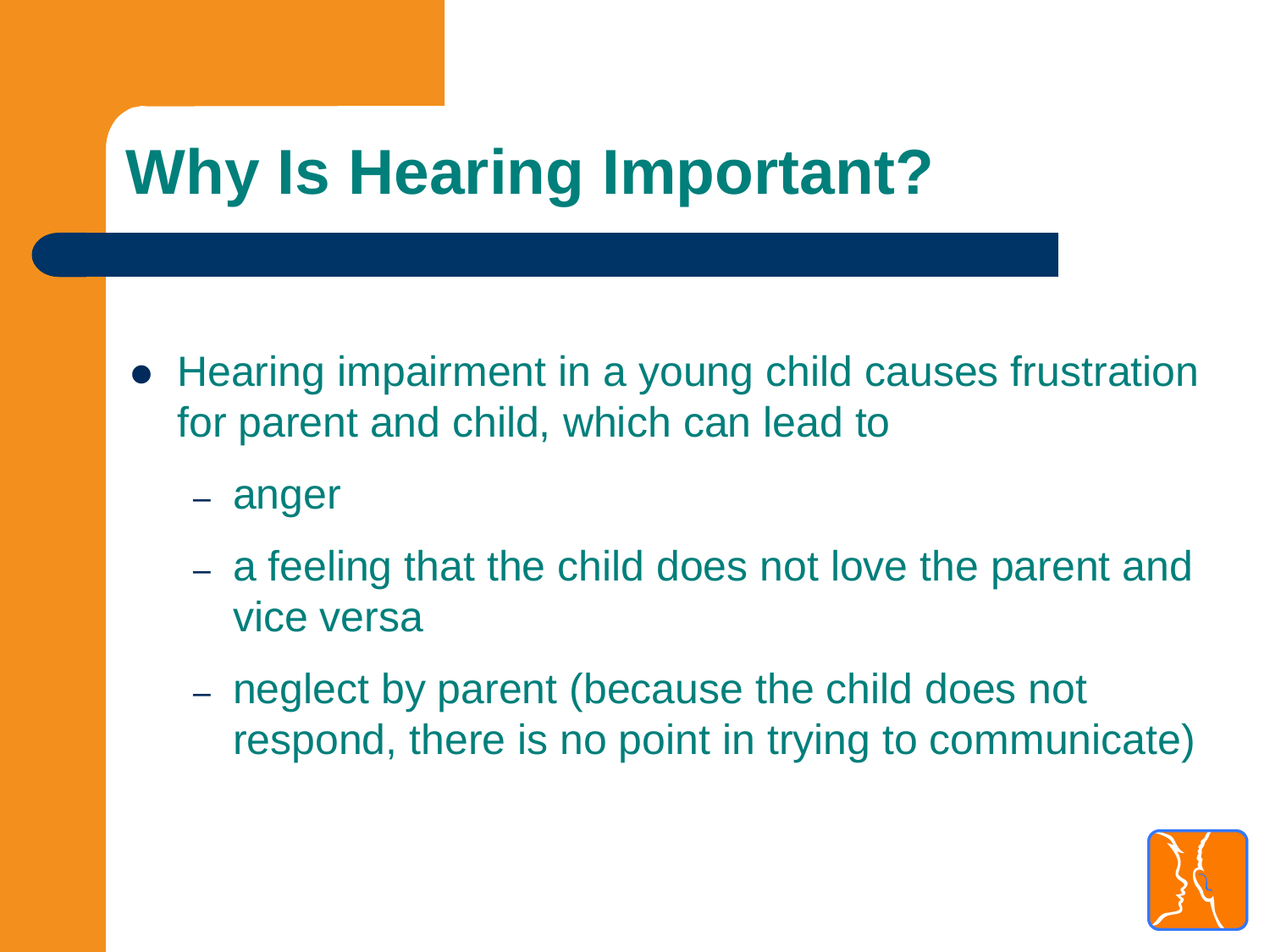# **Hearing**

- Fetuses hear at 20 weeks gestation
- Infants hear and respond at birth

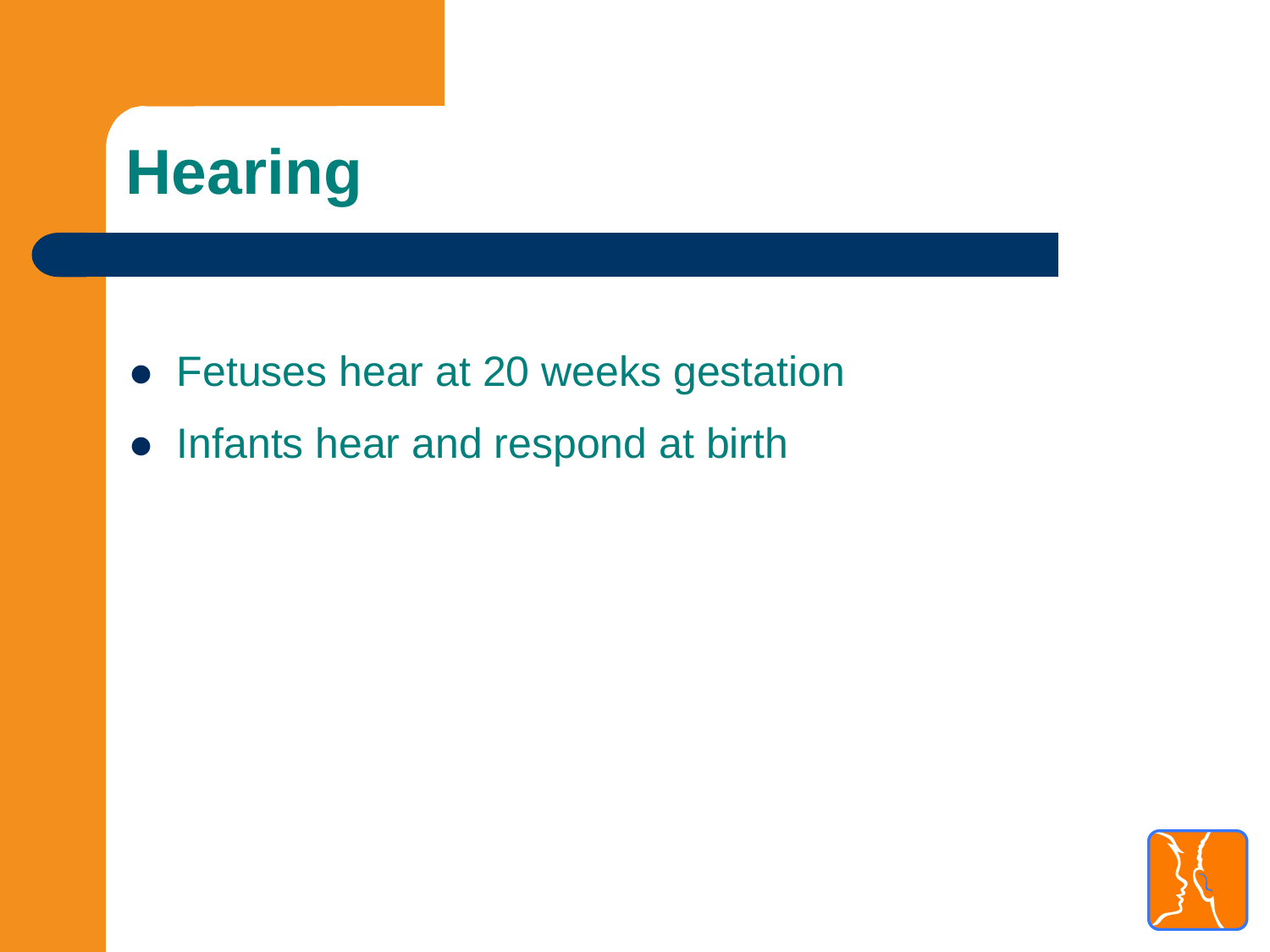# **Deaf or Hearing Impaired?**

- Not the same!
- Behavior of child who is deaf is different from behavior of hard-of-hearing child
- Deafness is easier to diagnose
- Hearing impaired children can fool parents, physicians, teachers!

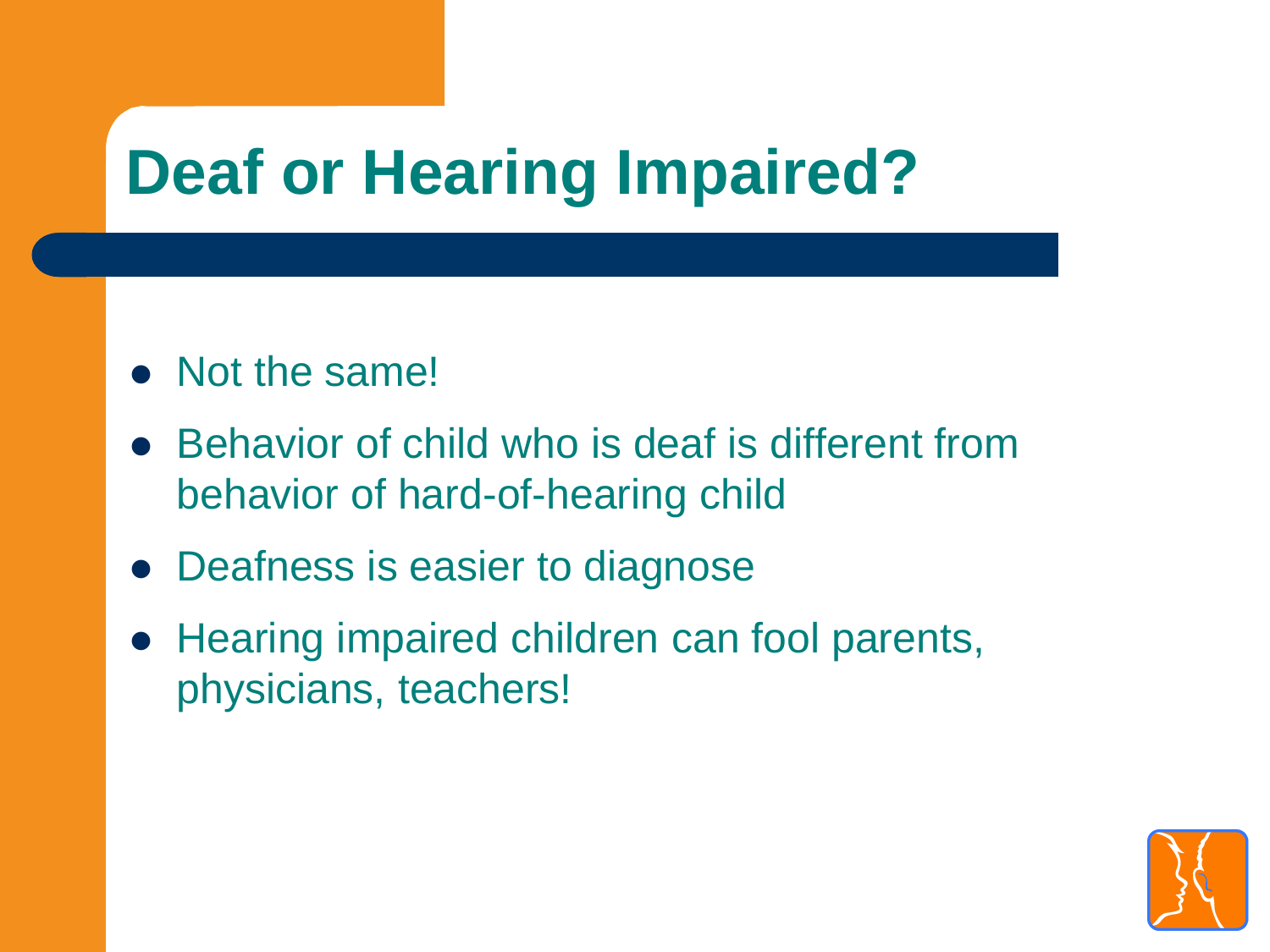### **Deaf**

- Audiological definition: profound hearing loss
- Hears very little or nothing
- May not be helped by hearing aids
- Will respond to visual and vibrotactile stimuli
- Easier to diagnose at a younger age

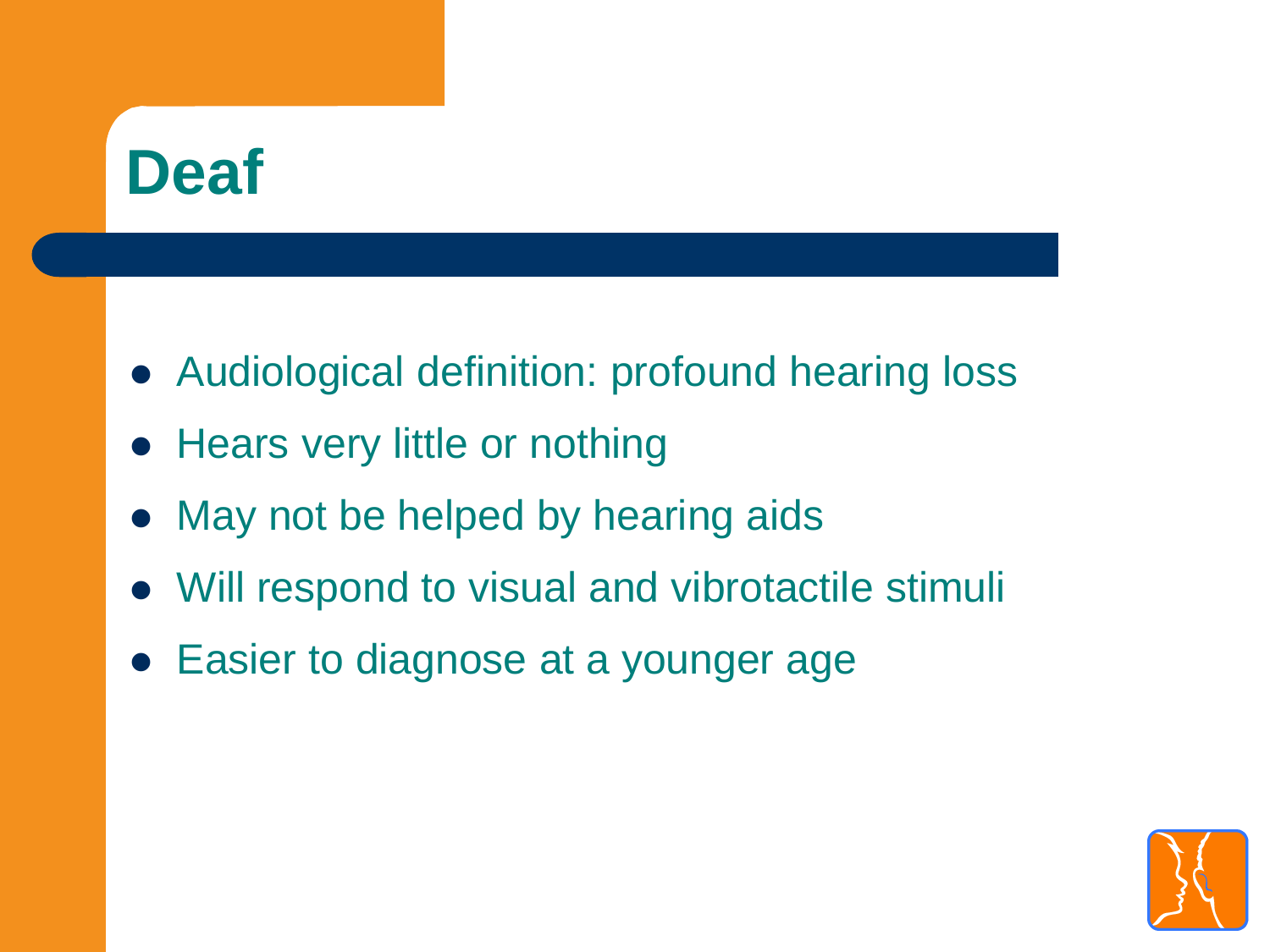# **Hard of Hearing or Hearing Impaired**

- Partial hearing loss
- Hears some sounds without hearing aids
- Will hear significantly better with hearing aids
- Harder to diagnose: they appear to hear sometimes and not others

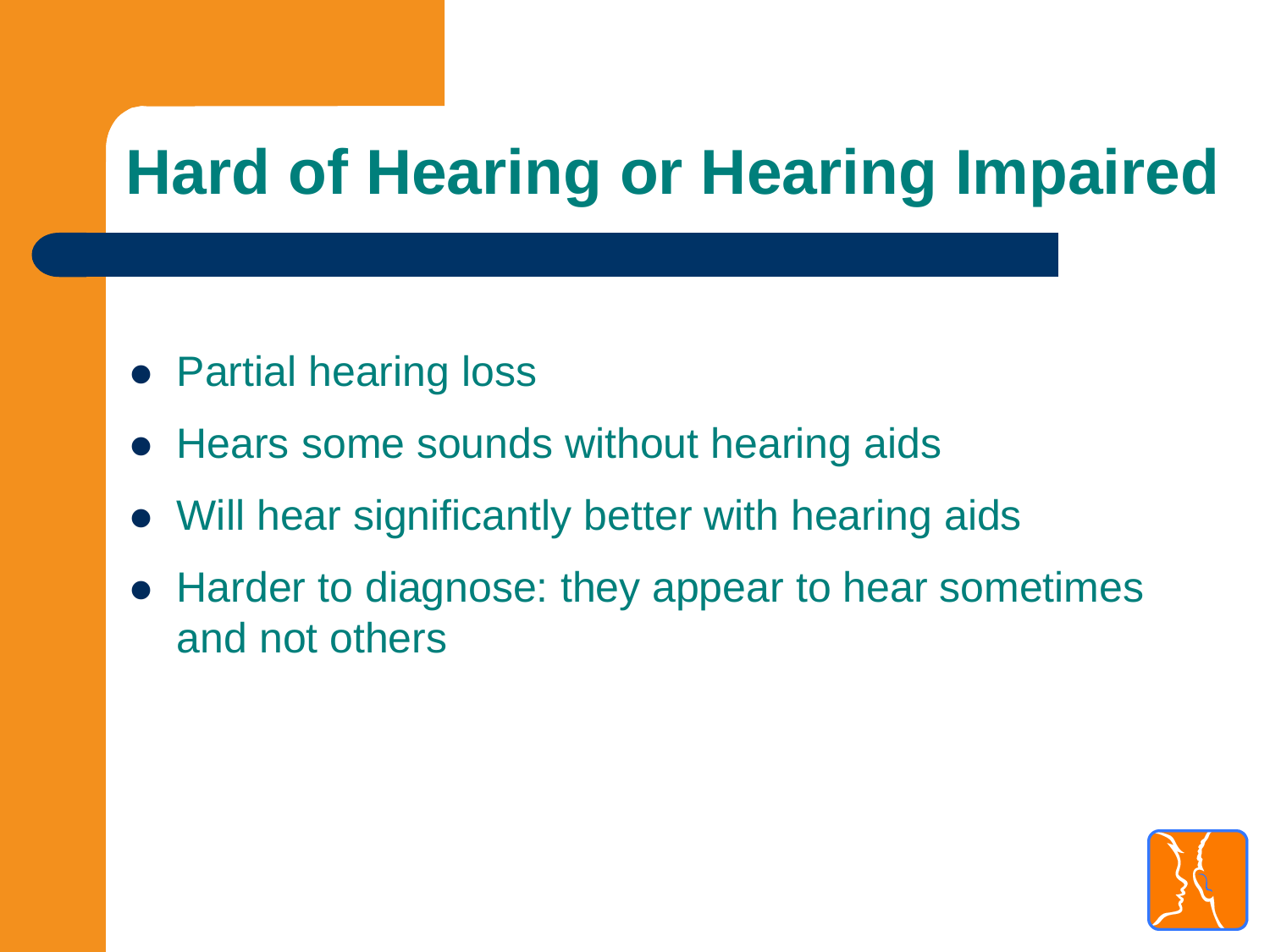### **Infant Responses**

- Whole body startle
- Moro reflex
- **Crying**
- Eye blink

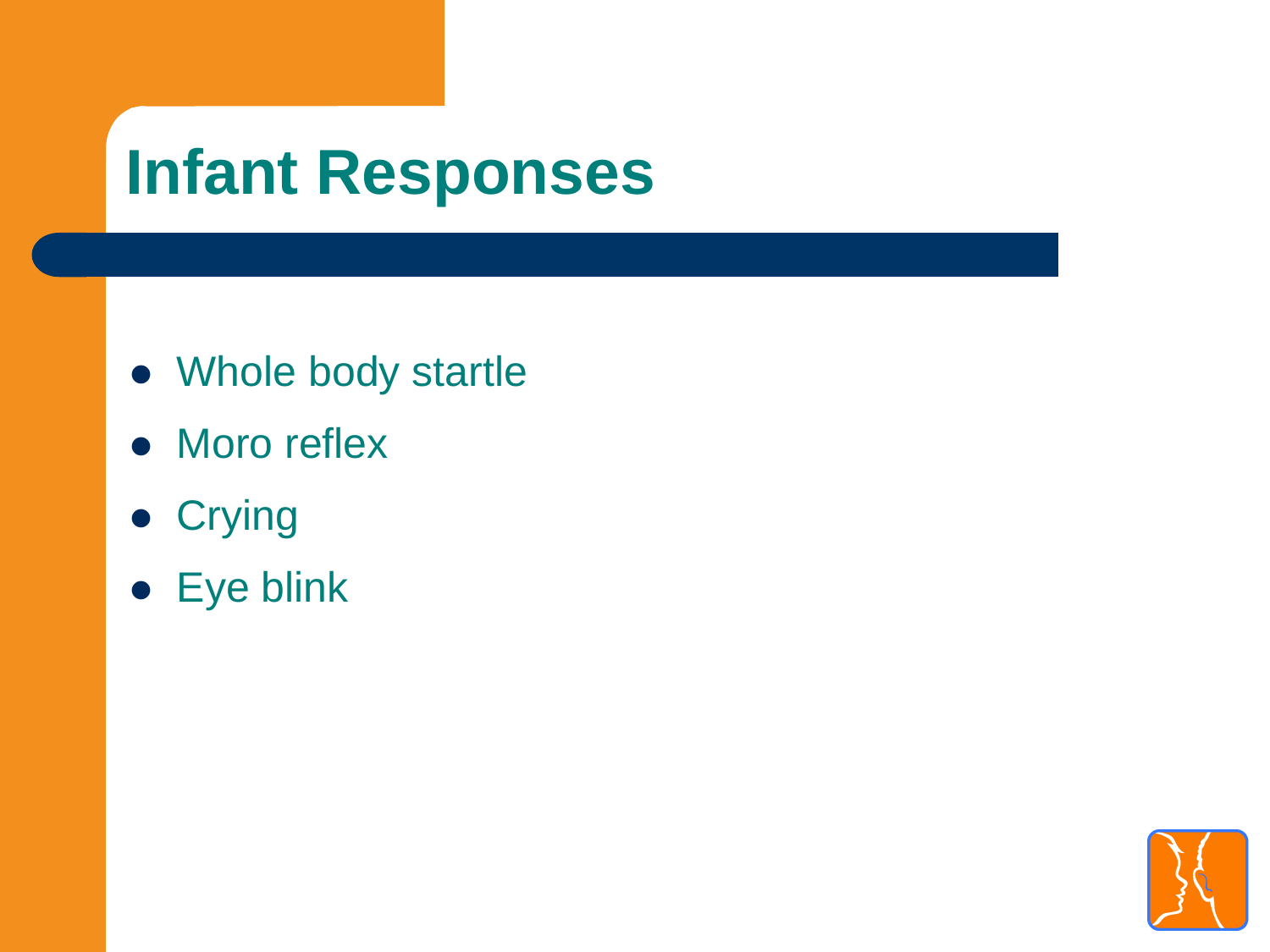### **Can You Test Hearing By Looking At These Responses?**

- $\bullet$  No
- Unreliable and invalid way to measure hearing
- Baby may startle at the same time that sound occurs, but not *because* sound occurred
- Baby may fail to startle even though hearing is normal

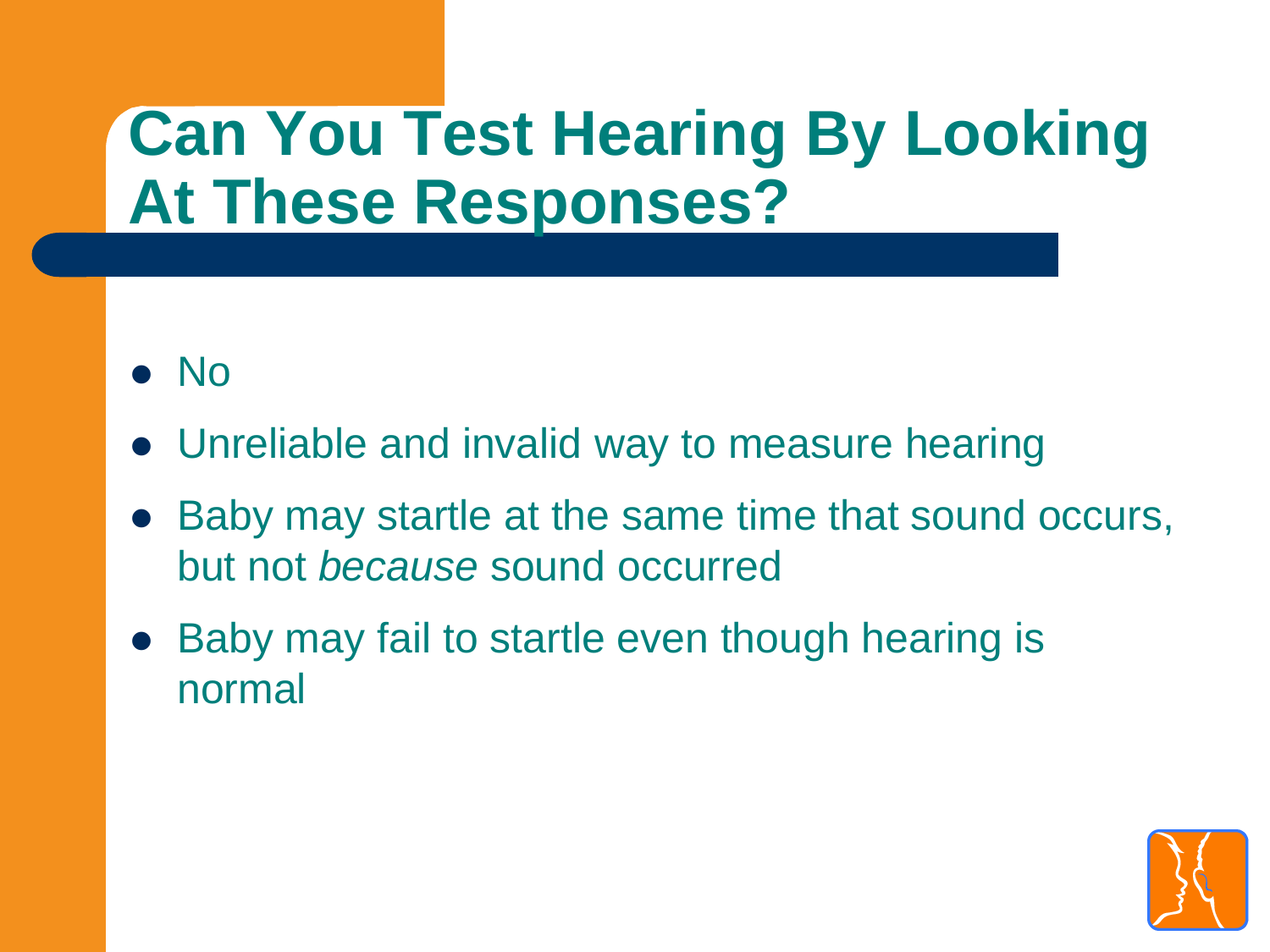#### **Parent Observation**

- Astute parents can assess over time
- A pattern emerges
	- Baby *usually* startles or
	- Baby *never* startles

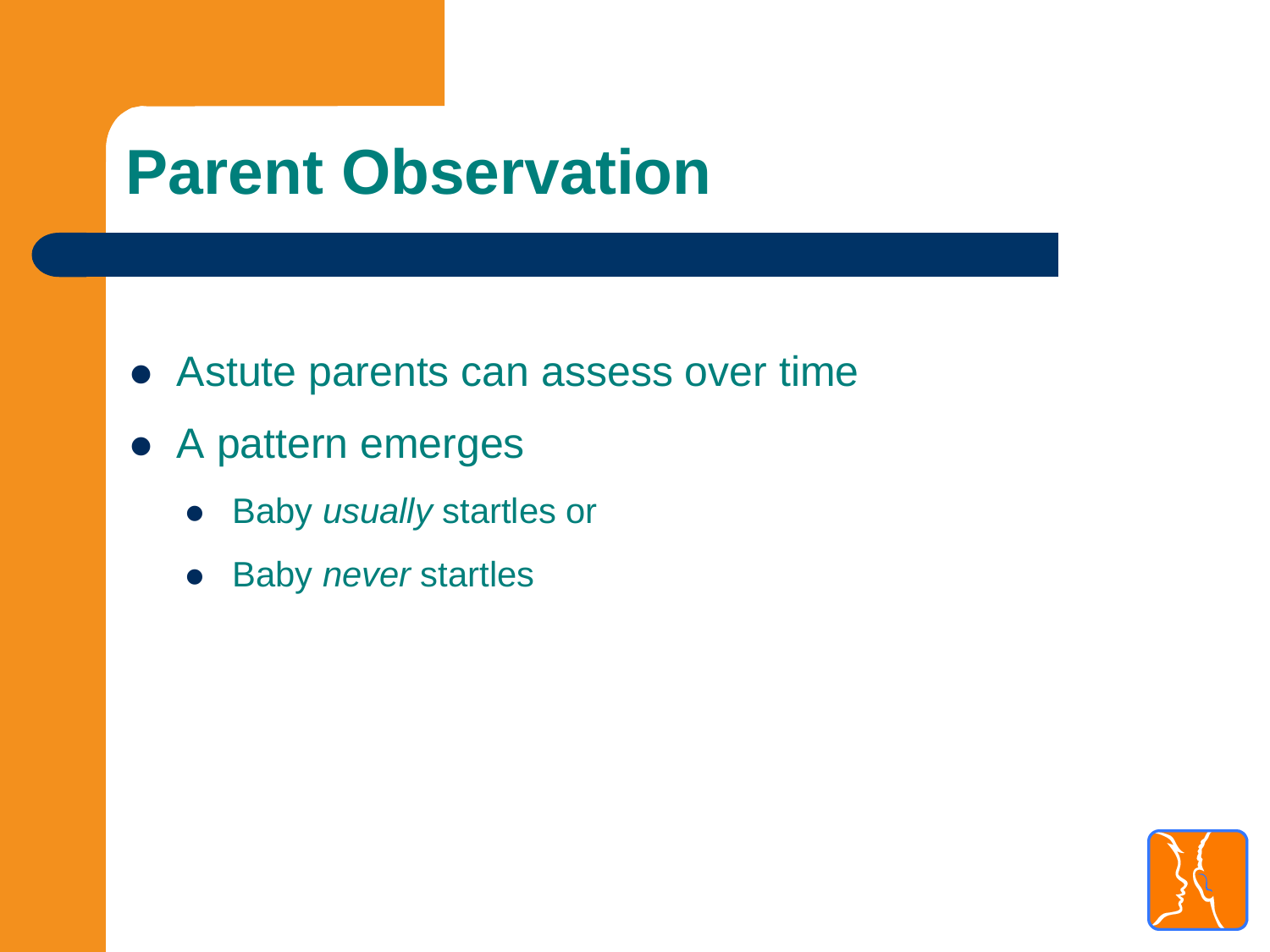# **Newborn Screening**

- **Program in California**
- Now screening all births
- California's program started July 1999, and now ALL BABIES have their hearing screened at birth
- 26 different birthing hospitals refer their babies to Providence for rescreening

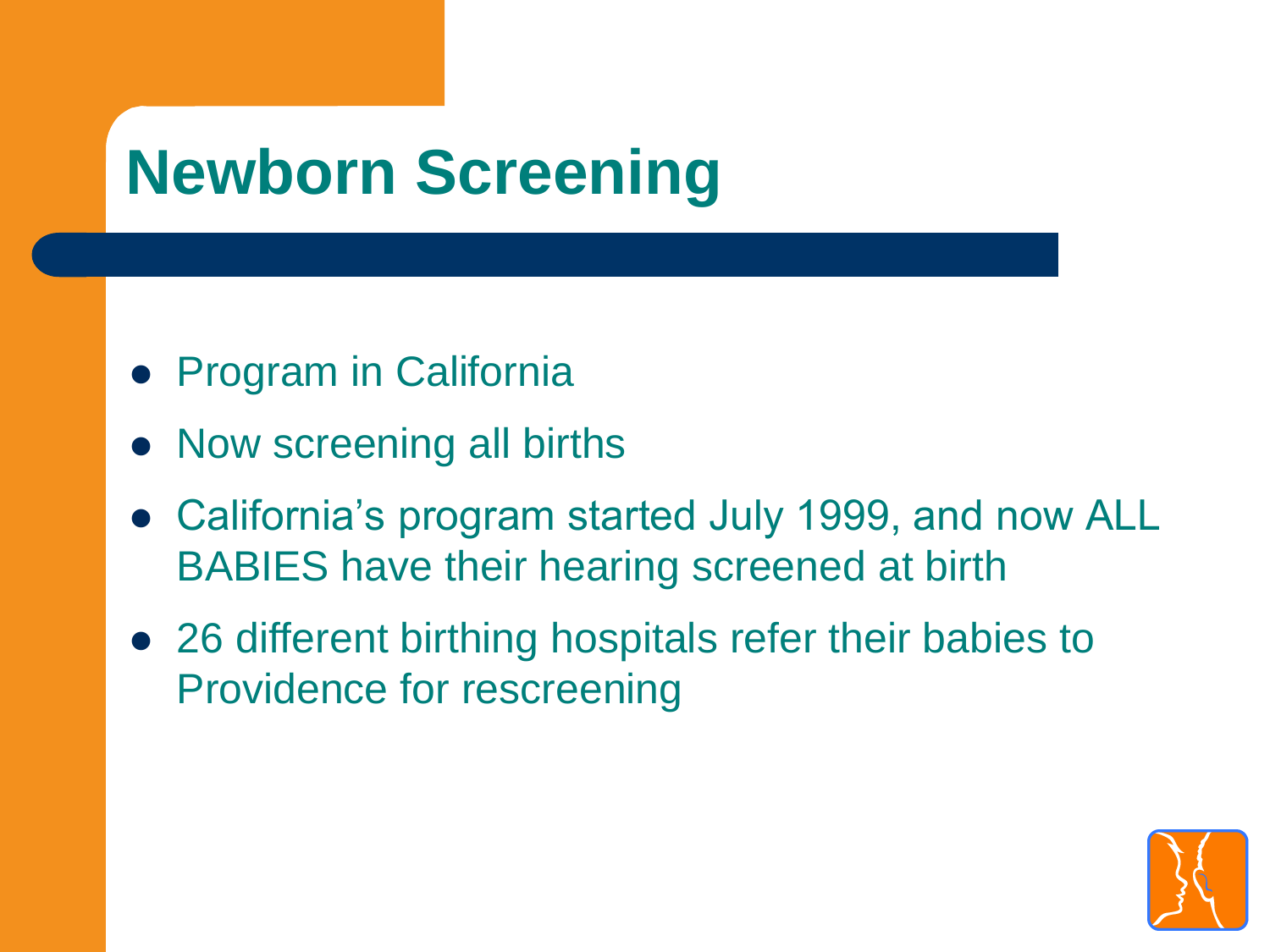### **How Are Babies Screened?**

- Hospital screenings use one of two techniques
- Both methods are OBJECTIVE, meaning that the baby does not have to show a "behavioral" response to sound
- Both methods are fast, reliable and repeatable, and can be performed by nurses, volunteers, technicians, etc.

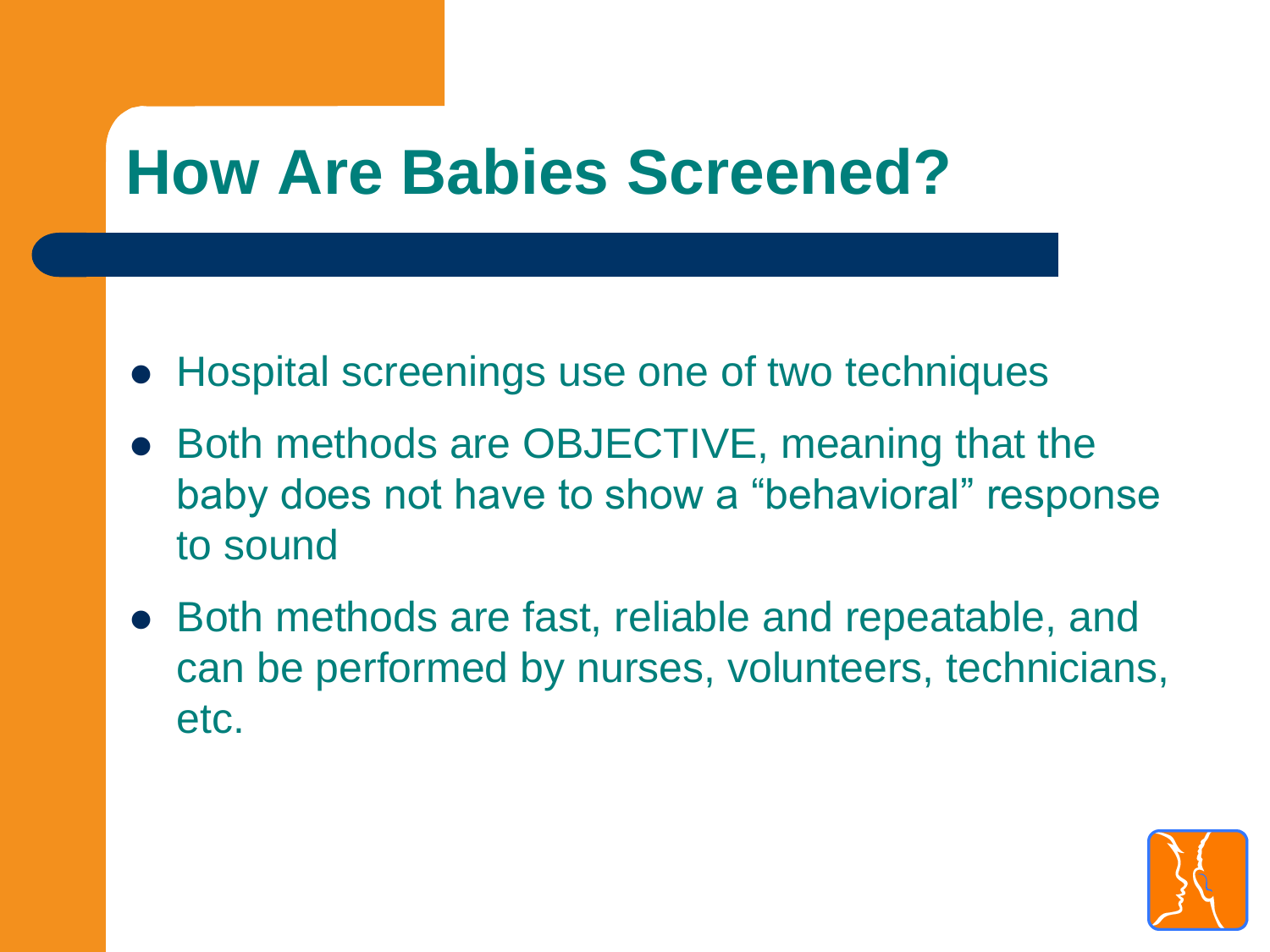### **Otoacoustic Emissions**

- $\bullet$  "OAE"
- An "echo" of sound that the ear produces
- Shows if the inner ear is working
- Can be abnormal if there is vernix in ear canal or fluid in the middle ear
- Baby cannot be crying or vocalizing

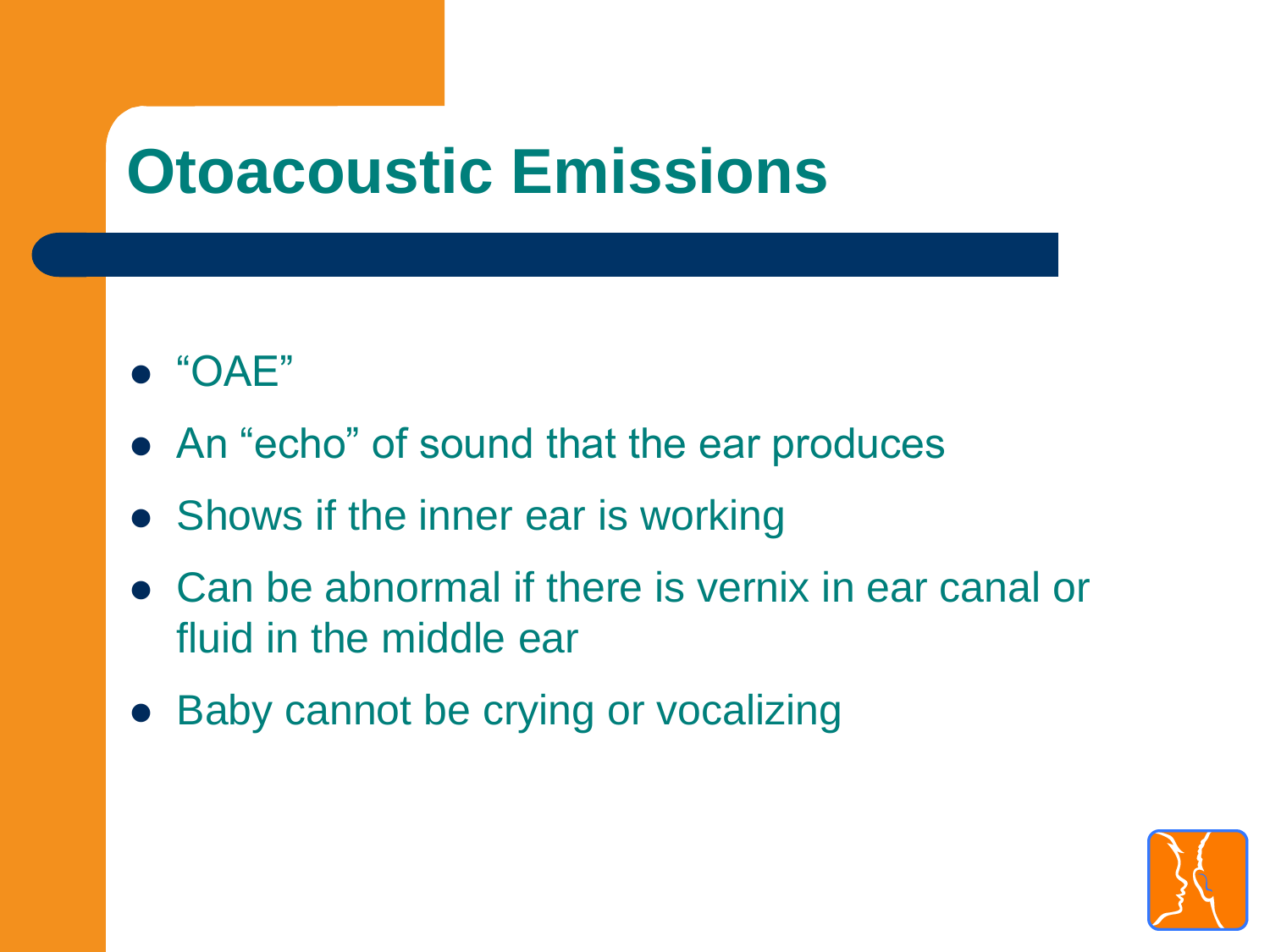## **Auditory Brainstem Response**

- ABR
- Also called "BAER", "BSER", etc.
- Tests the auditory neural function
- Electrodes to measure brain activity in response to sounds
- Can be abnormal if there is middle ear fluid or neurological dysfunction

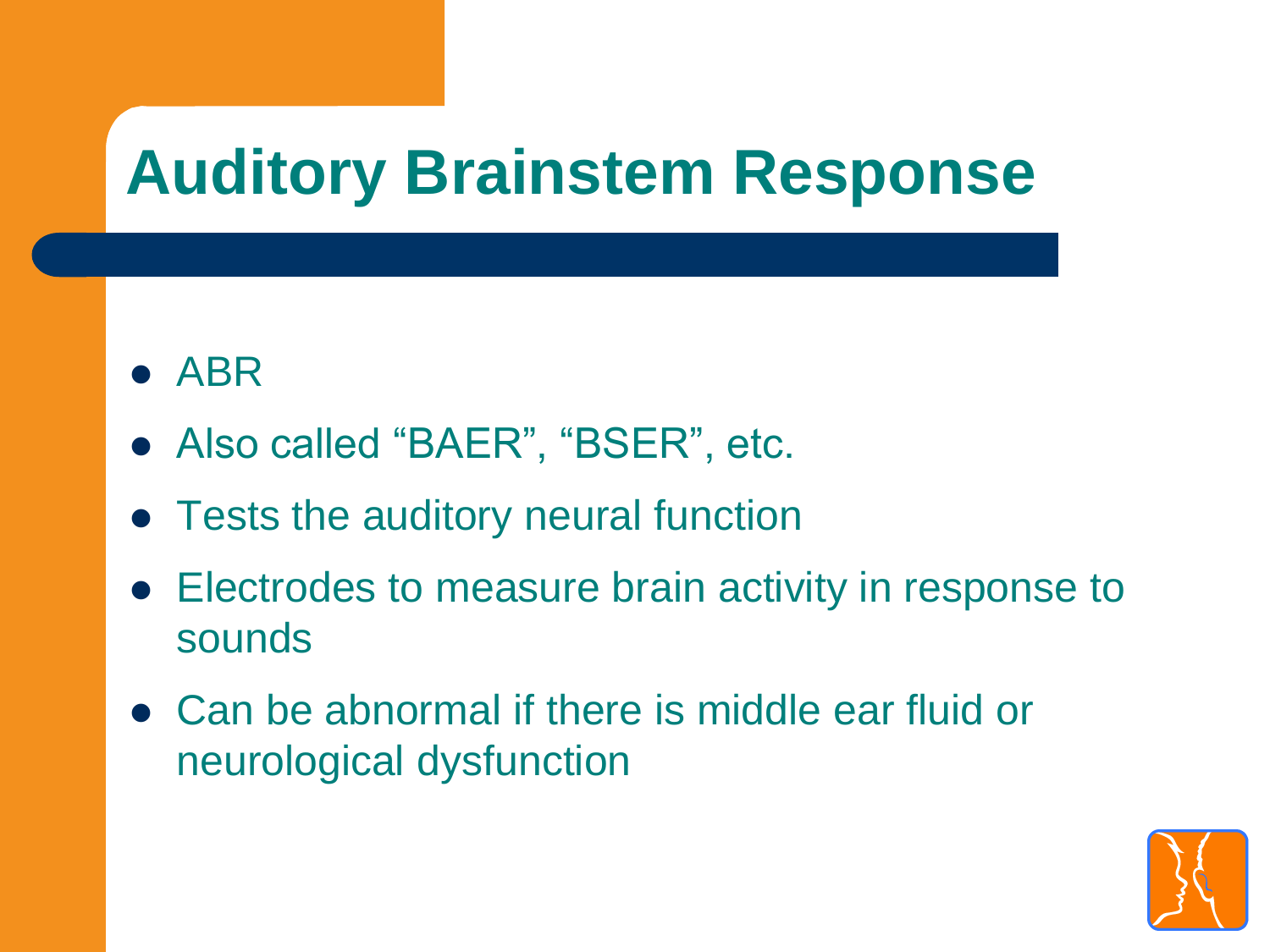# **If Baby Fails "Refers" Screening**

- Baby should be re-screened prior to discharge
- If he/she refers again, should be seen for outpatient screen by one month of age
- If baby refers again, he/she should be seen by pediatric audiologist immediately

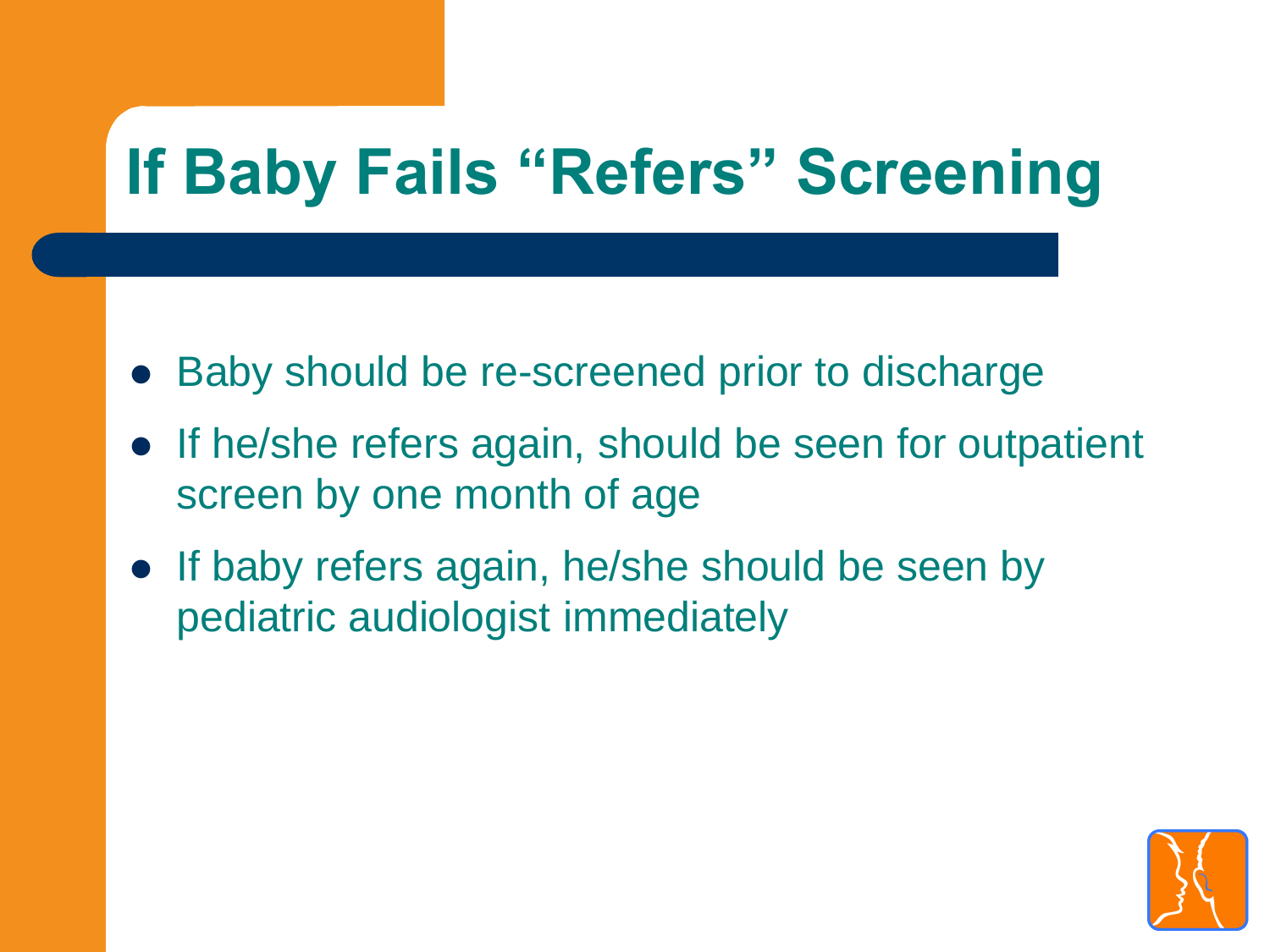### **If Baby Passes...**

- Babies can pass newborn screen and still have a hearing loss! "False negative"
- Delayed-onset hearing loss
- Progressive hearing loss

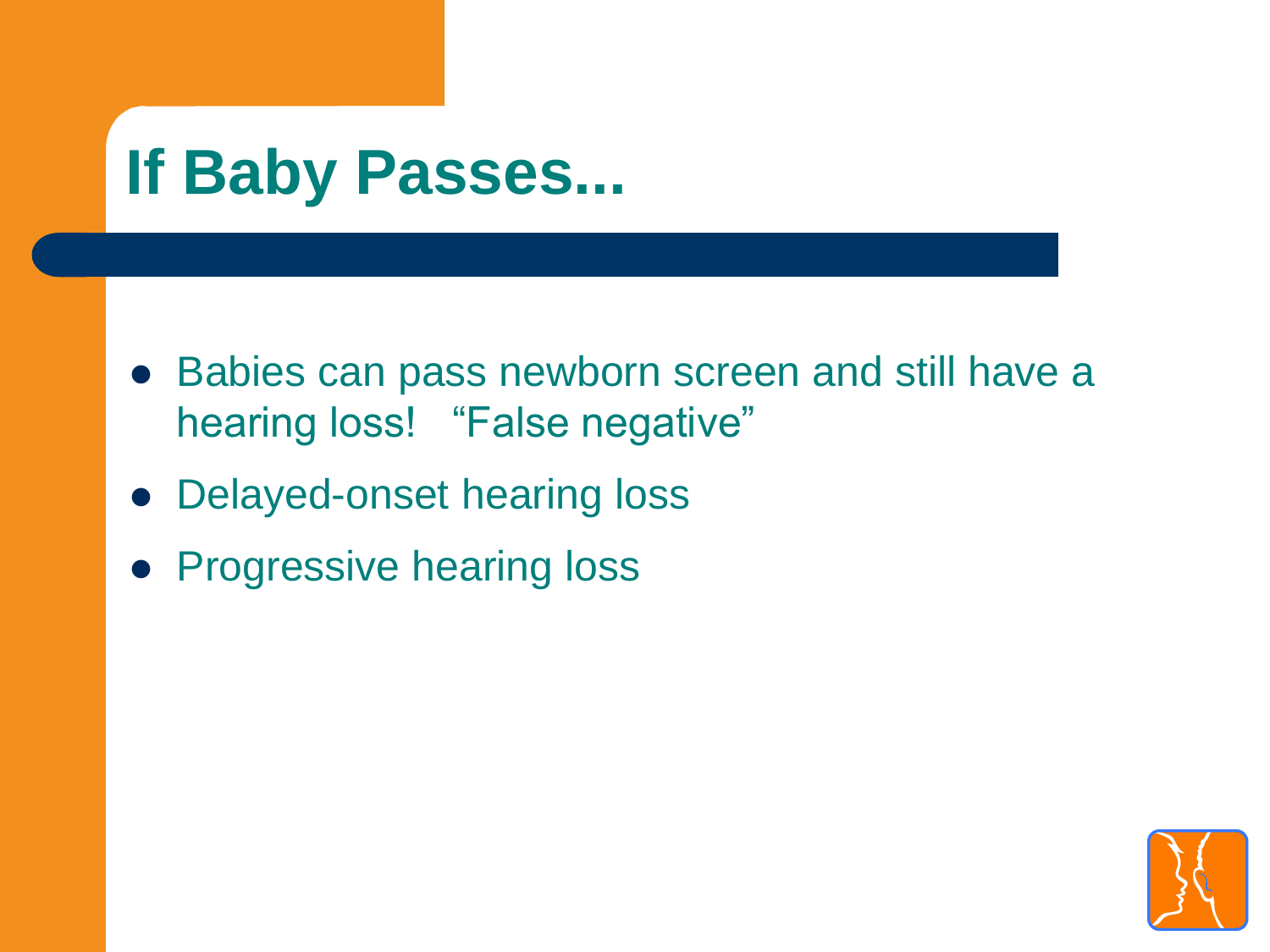# **The Moral of the Story**

- Just because baby passed newborn screening, he/she is not exempt from future hearing loss
- If parent expresses concern, refer for audiology
- If speech and language are delayed, refer for audiology
- Hearing needs to be tested to see if that is the reason for speech delay
- CHILD CAN'T SPEAK WELL IF HE CAN'T HEAR WELL. The two systems work together.

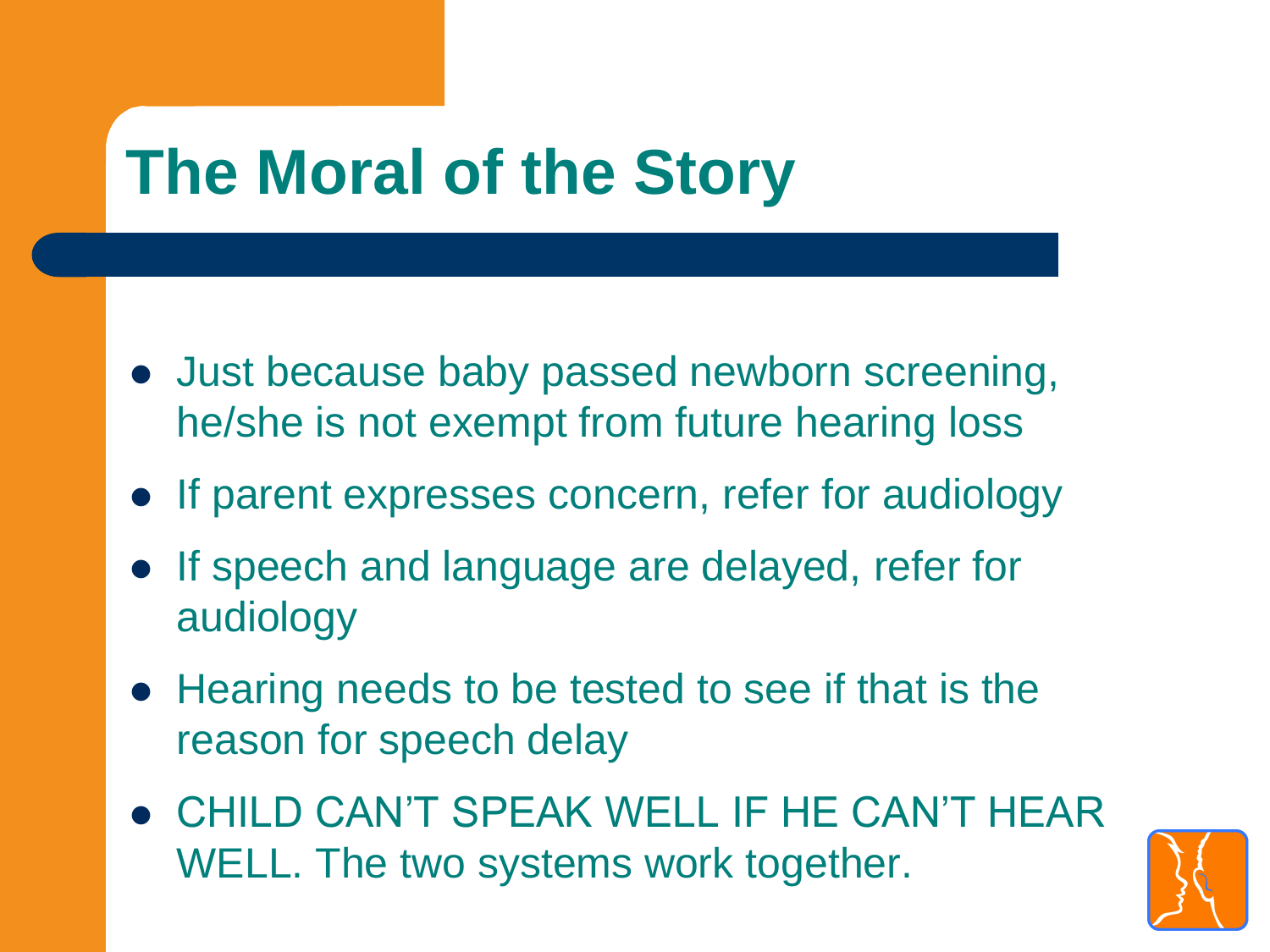

- If there are risk factors for delayed-onset or progressive hearing loss, refer for audiology
	- CMV
	- Speech delay
	- **•** Meningitis
	- **Genetic**
	- Chronic middle ear effusion

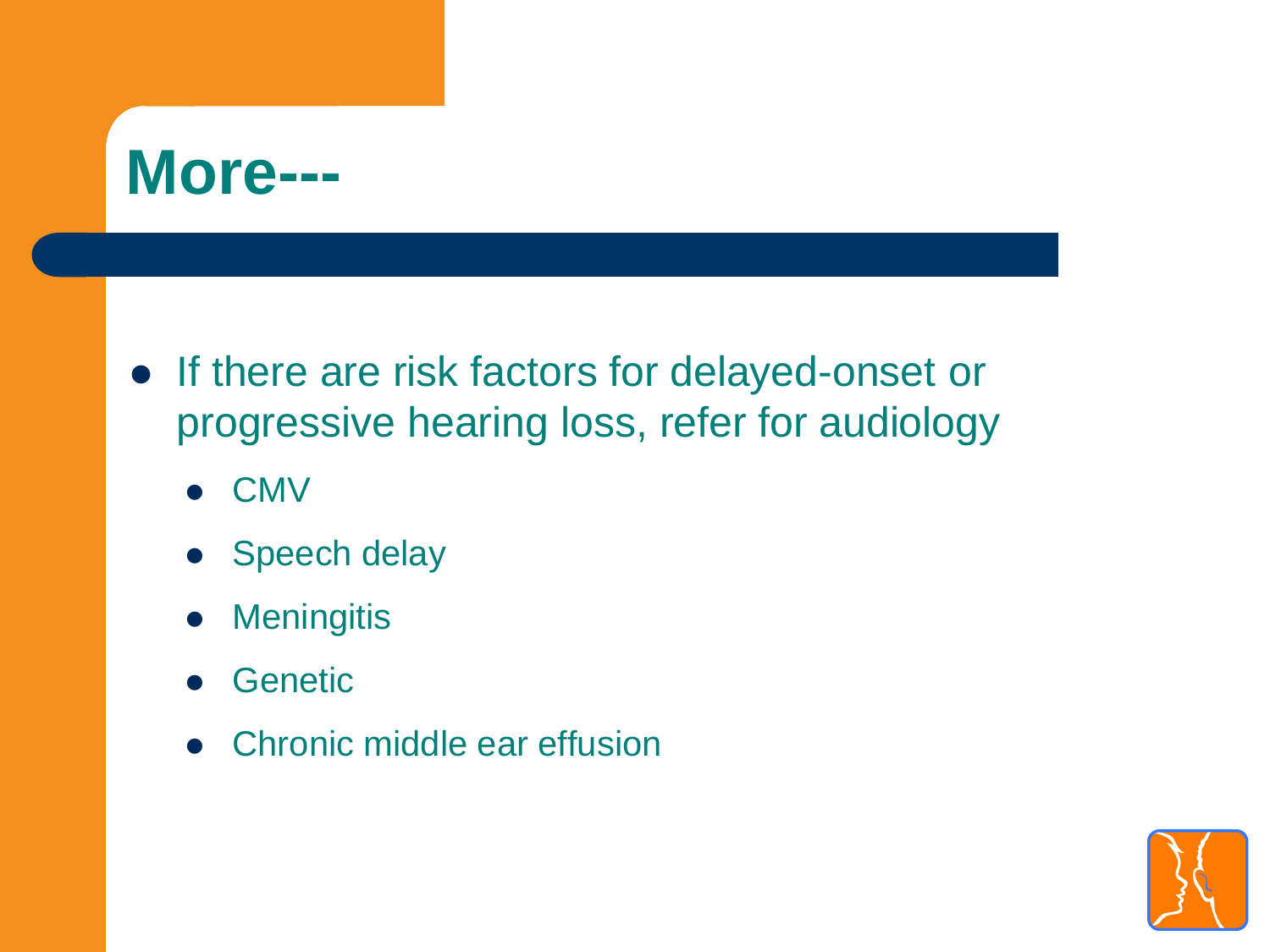#### **How Can Baby's Hearing Be Screened At Home?**

- Astute parents can observe behavior and report accurately
- Noisemakers are not reliable!
- Interview or parent-checklist are best choices

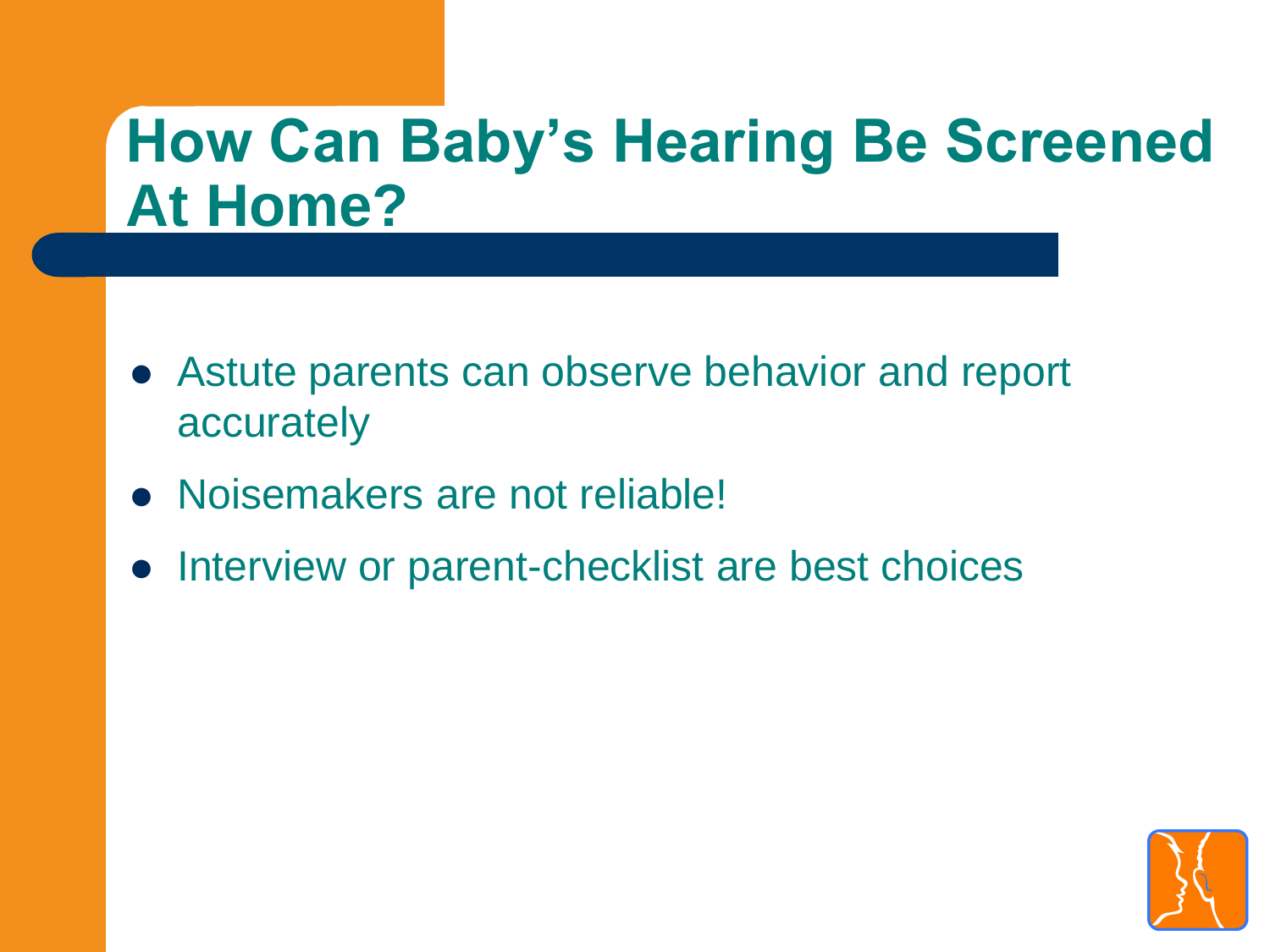# **Baby's Behavior Can Trick You!**

- Deaf babies respond to visual and tactile stimuli
- A deaf baby will smile and coo when spoken to if the speaker has a smile on his/her face!
- A deaf baby will respond to a noisemaker or a hand clap if he/she can see or feel the object!
- Deaf babies babble until age 11 months when they stop

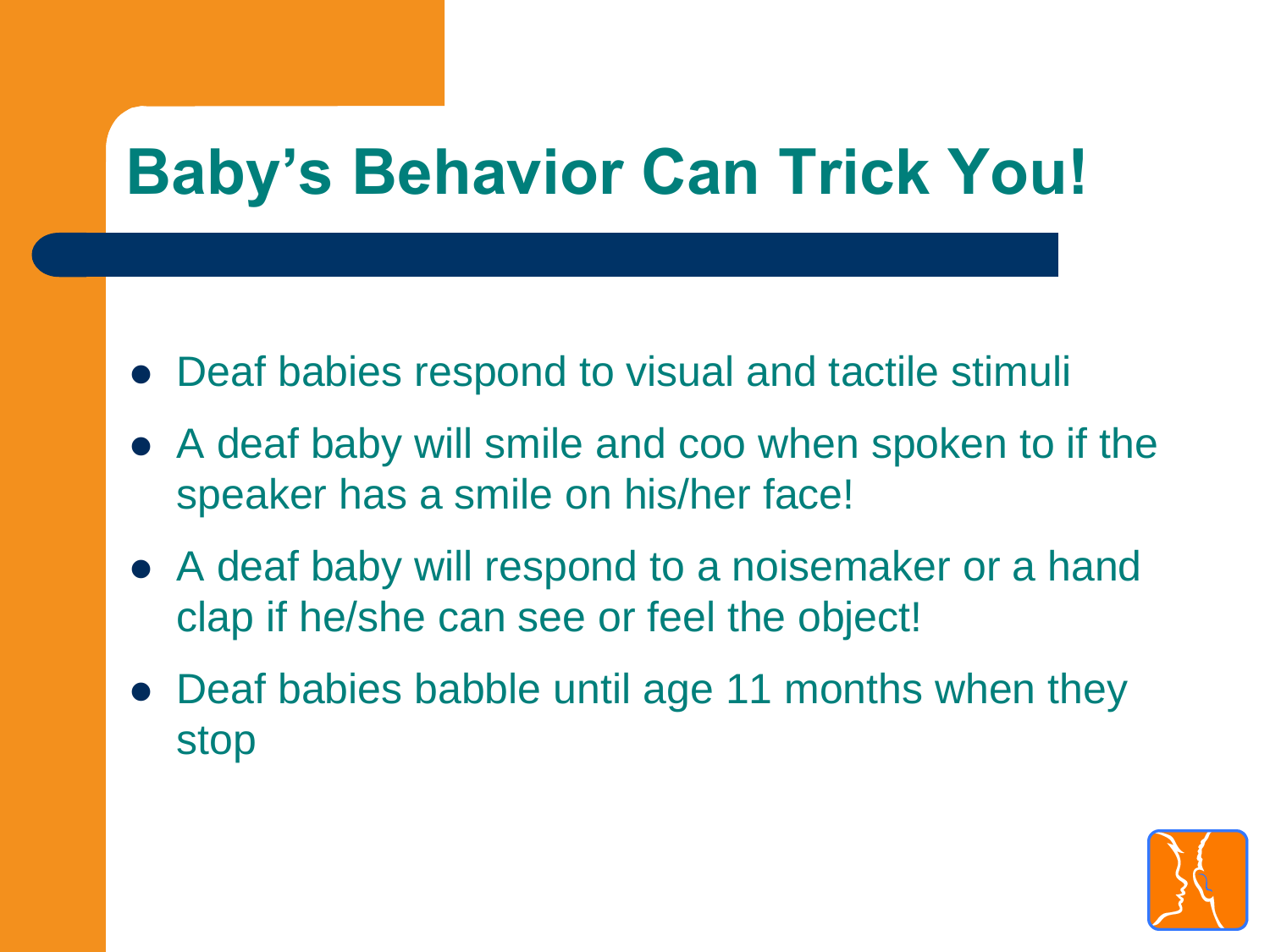## **Birth to 3 Months**

- Startles or jumps when there is a sudden, loud noise
- Stirs, wakes up or cries when someone talks or makes a noise
- Recognizes parents' voices and quiets when spoken to

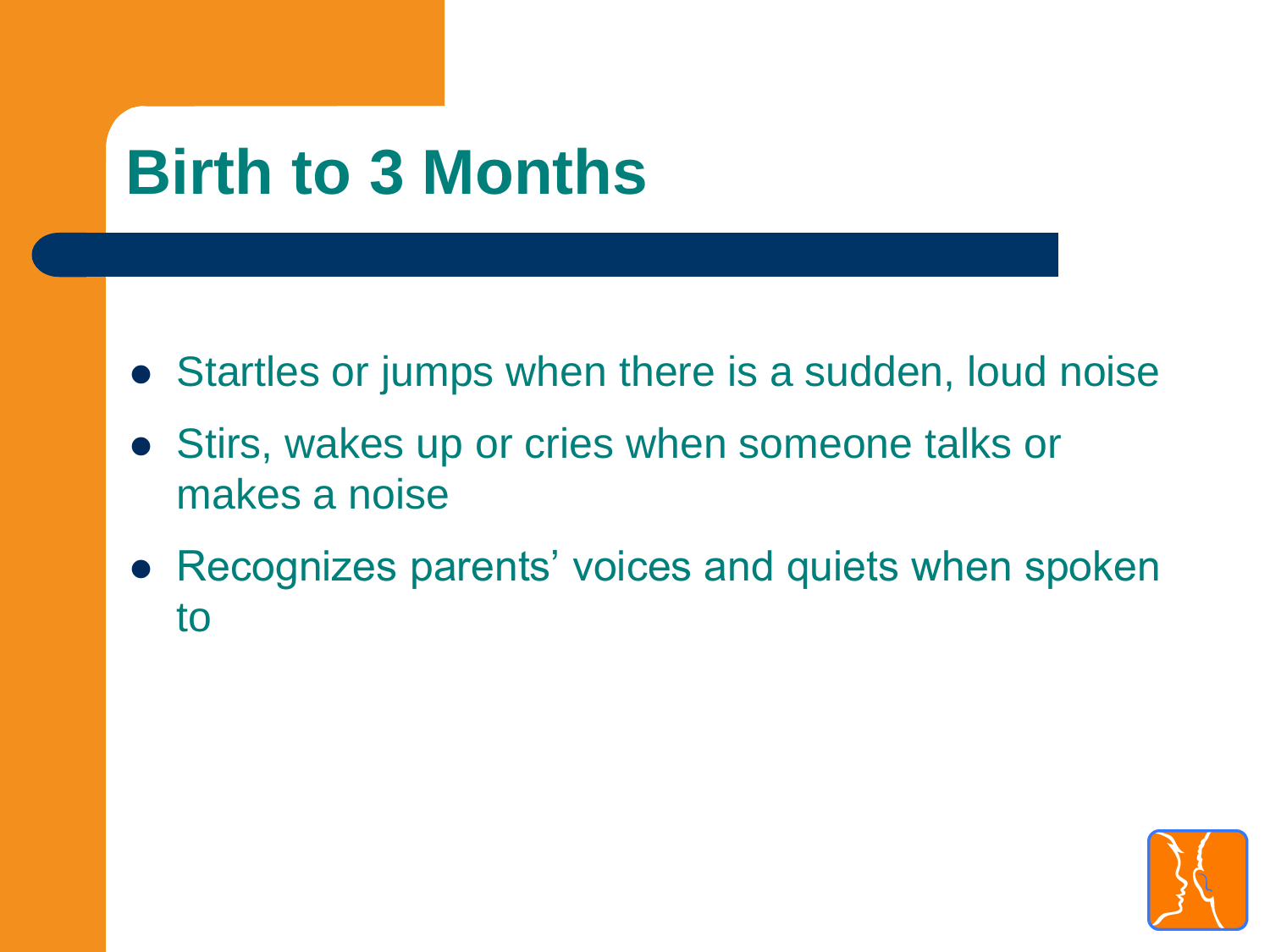### **3 to 6 Months**

- Turns eyes toward interesting sounds
- Appears to listen
- Awakens easily to sounds
- Responds to "no"
- Enjoys toys that make noise

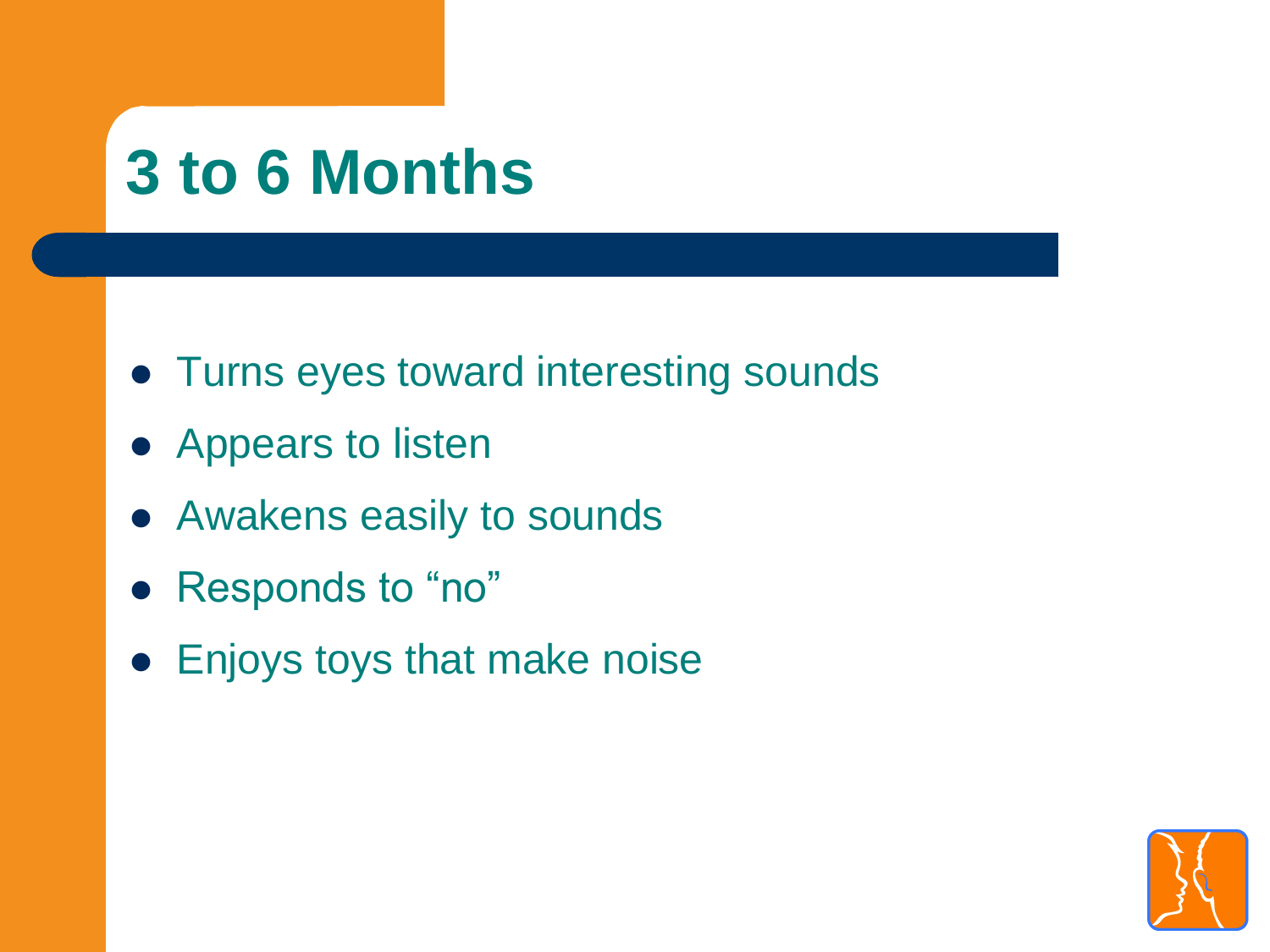### **6 to 12 Months**

- Turns head toward soft sounds
- Understands "no" and "bye-bye"
- Begins to imitate speech sounds
- Understands words for common items like "shoe" "juice"

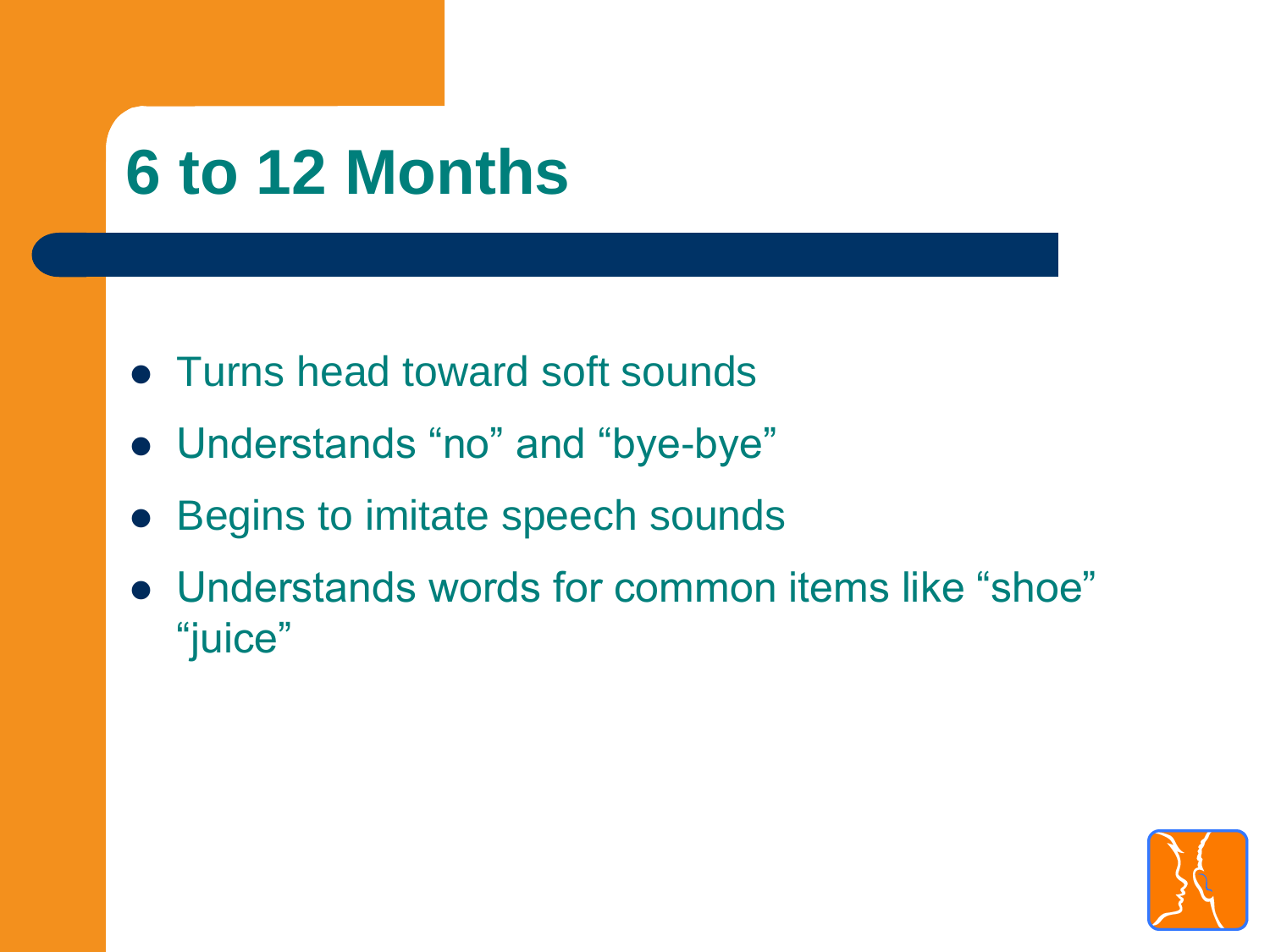# **12 Months**

- Says first words, such as "dada", "mama" or "byebye"
- Understands simple commands

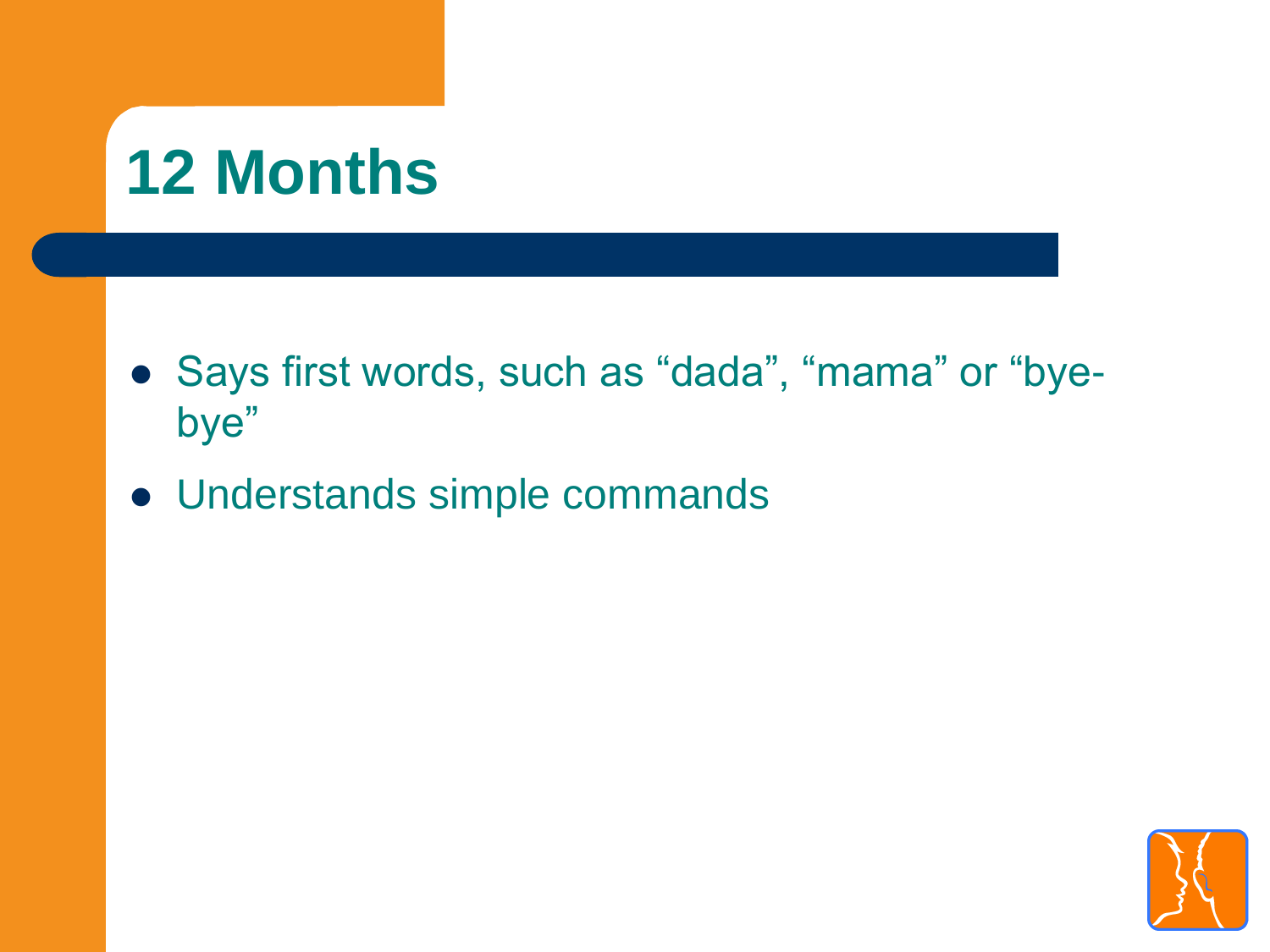### **One to Two Years**

- Points to pictures in a book when they are named
- Points to body parts
- Follows simple commands
- Learns more words every month
- Uses two-word sentences and questions

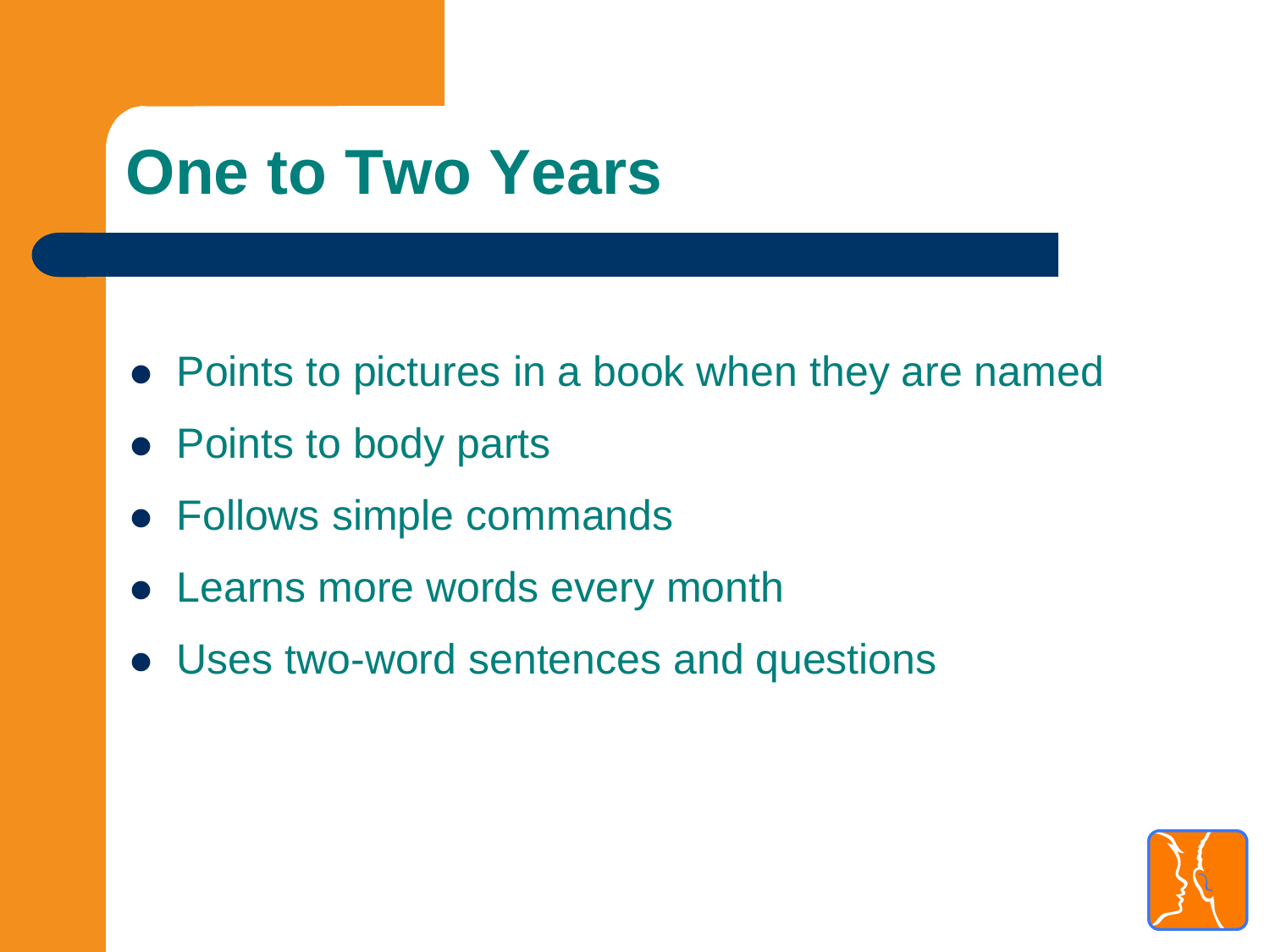#### **Two to Three Years**

- Follows two requests: "Get the ball, and put it on the table"
- Understands meanings of words and concepts: "go", "stop"; "big", "little"; etc.
- Uses 2-3 word sentences
- Speech is understandable most of the time

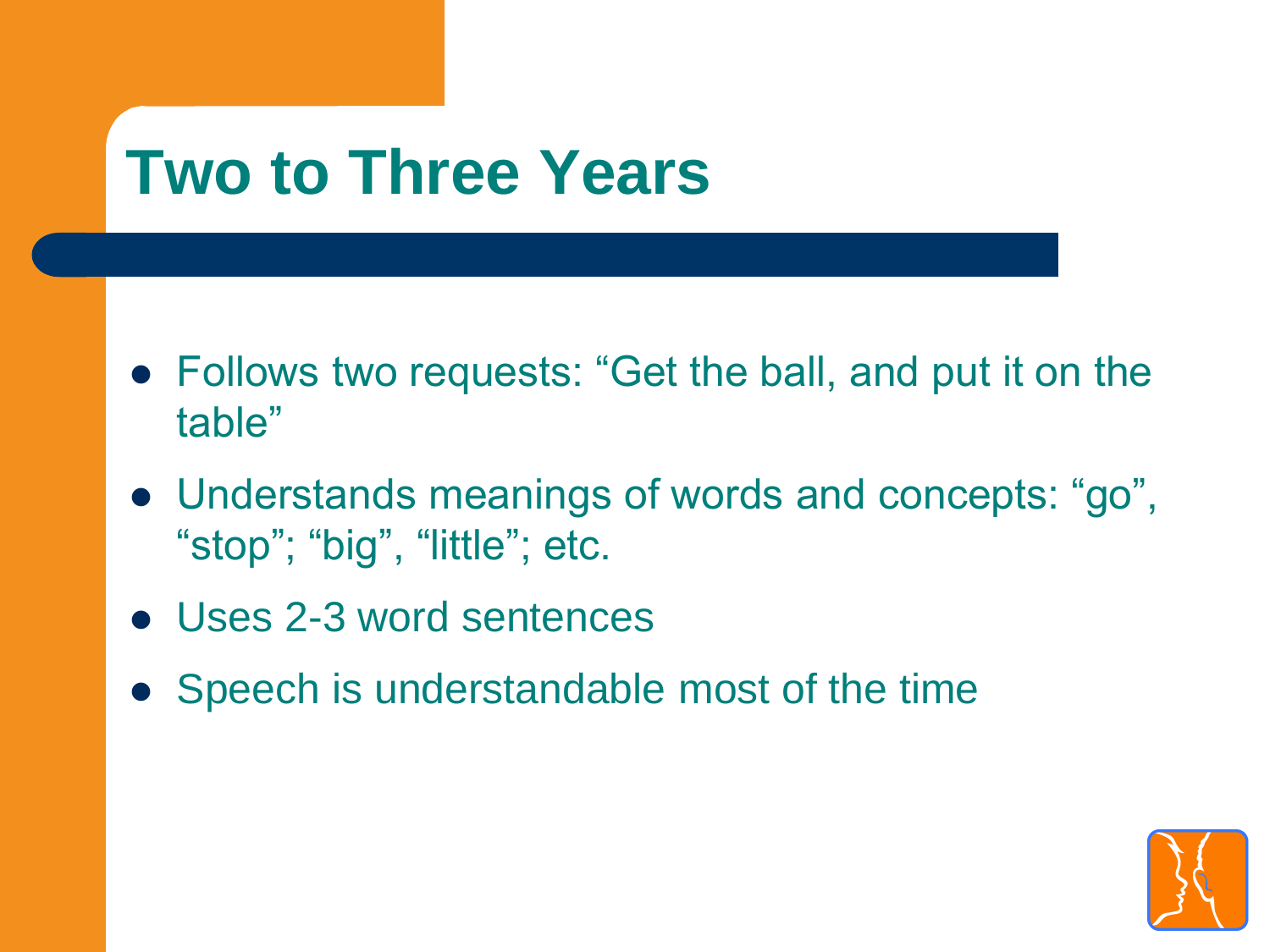### **Three to Four Years**

- Strangers usually understand the child's speech
- Hears and responds when called from another room
- Hears TV at the same loudness level as others in the family
- Hears on the telephone
- Answers "wh-" questions
- Most speech sounds are clear

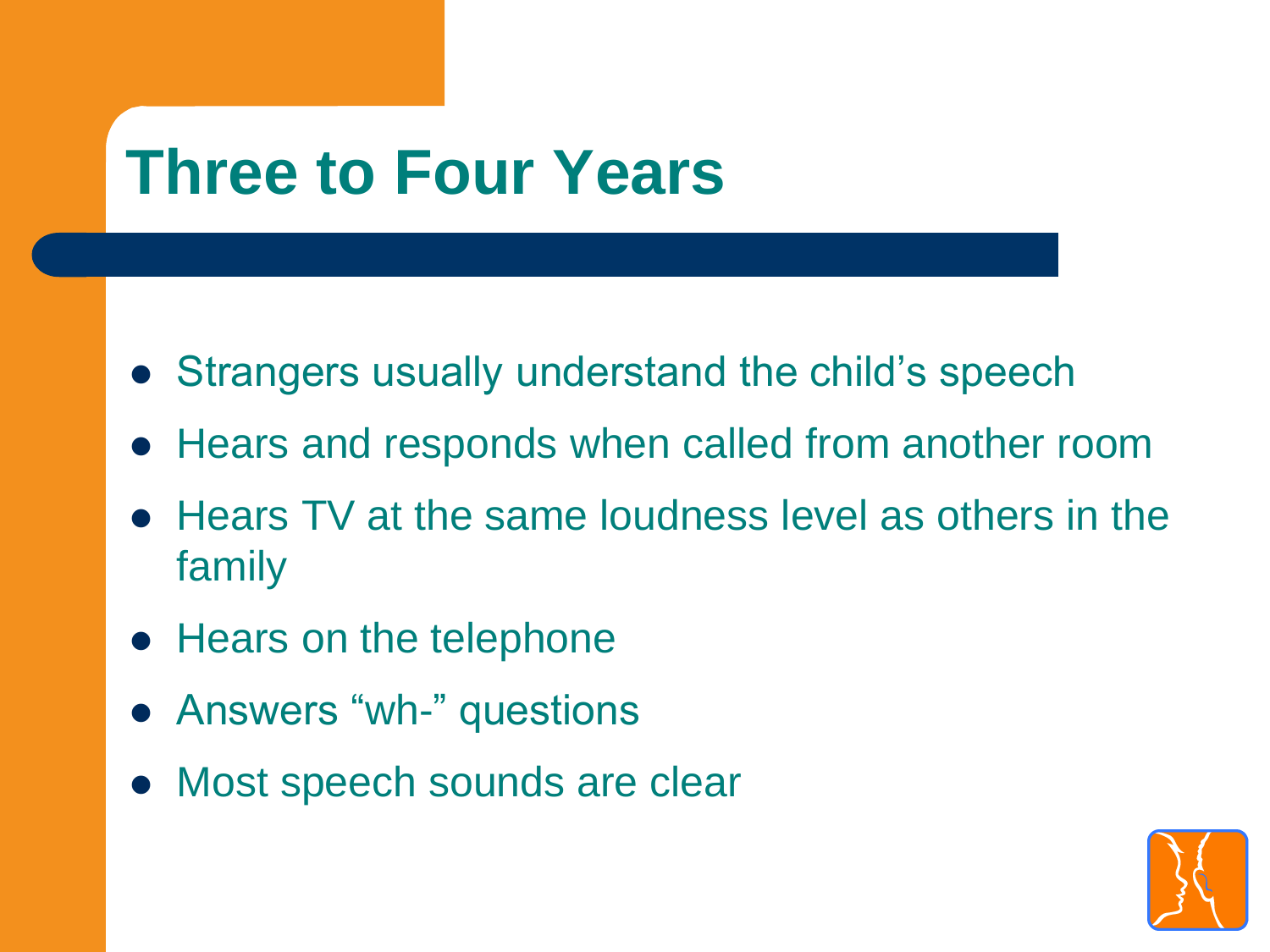### **Four to Five Years**

- Hears and understands most things at home and school
- No concern from teacher or caregiver about hearing
- Pays attention to stories and asks simple questions about a story
- Communicates easily with other children and adults

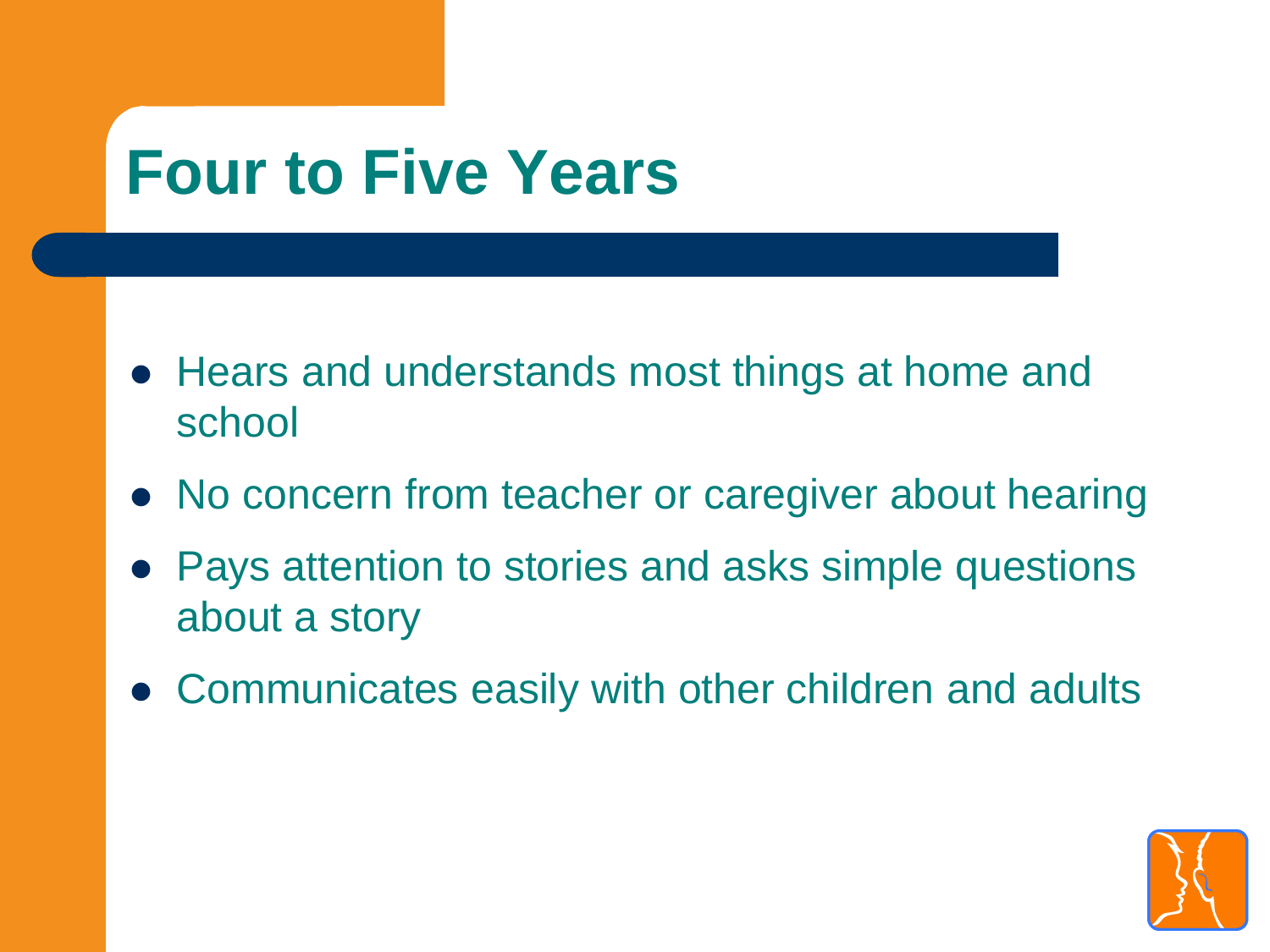### **Ear Infections**

- Children with "ear infections" ("effusion") do not hear normally
- It may not be obvious when a child has effusion
- Repeated episodes of effusion can cause hearing loss, delayed speech and language, frustration, poor communication

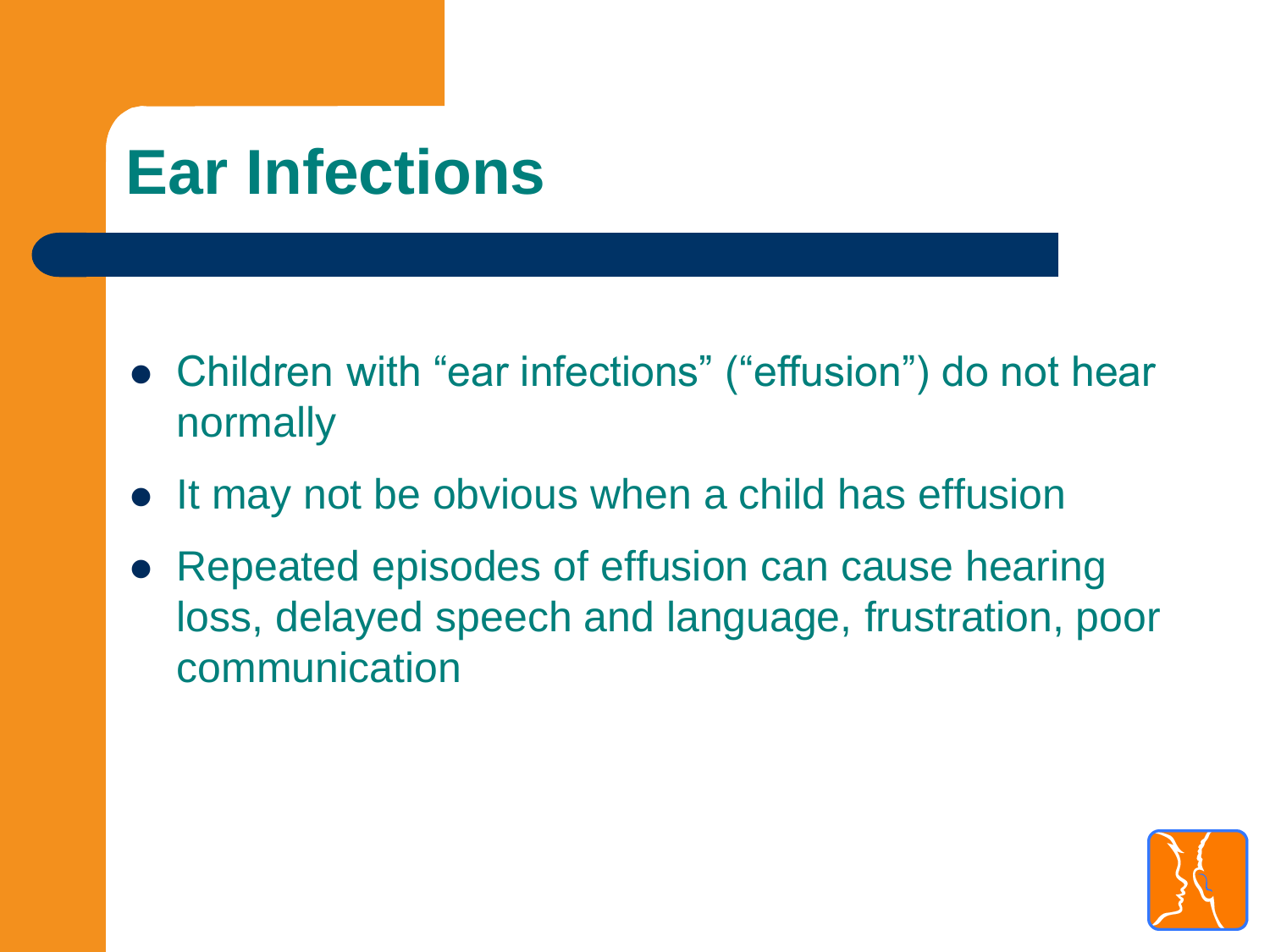#### **Recommendations**

- Any baby whose parents or caregivers express concern about his/her hearing should be seen for a full audiologic evaluation, even if the baby passed newborn hearing screening
- Any baby with chronic ear infections should have a complete audiologic evaluation
- Any baby or child who is not showing age-appropriate speech and auditory development should have a complete audiologic evaluation
- Any baby with a risk factor should have a complete audiologic evaluation, even if he/she passed newborn screening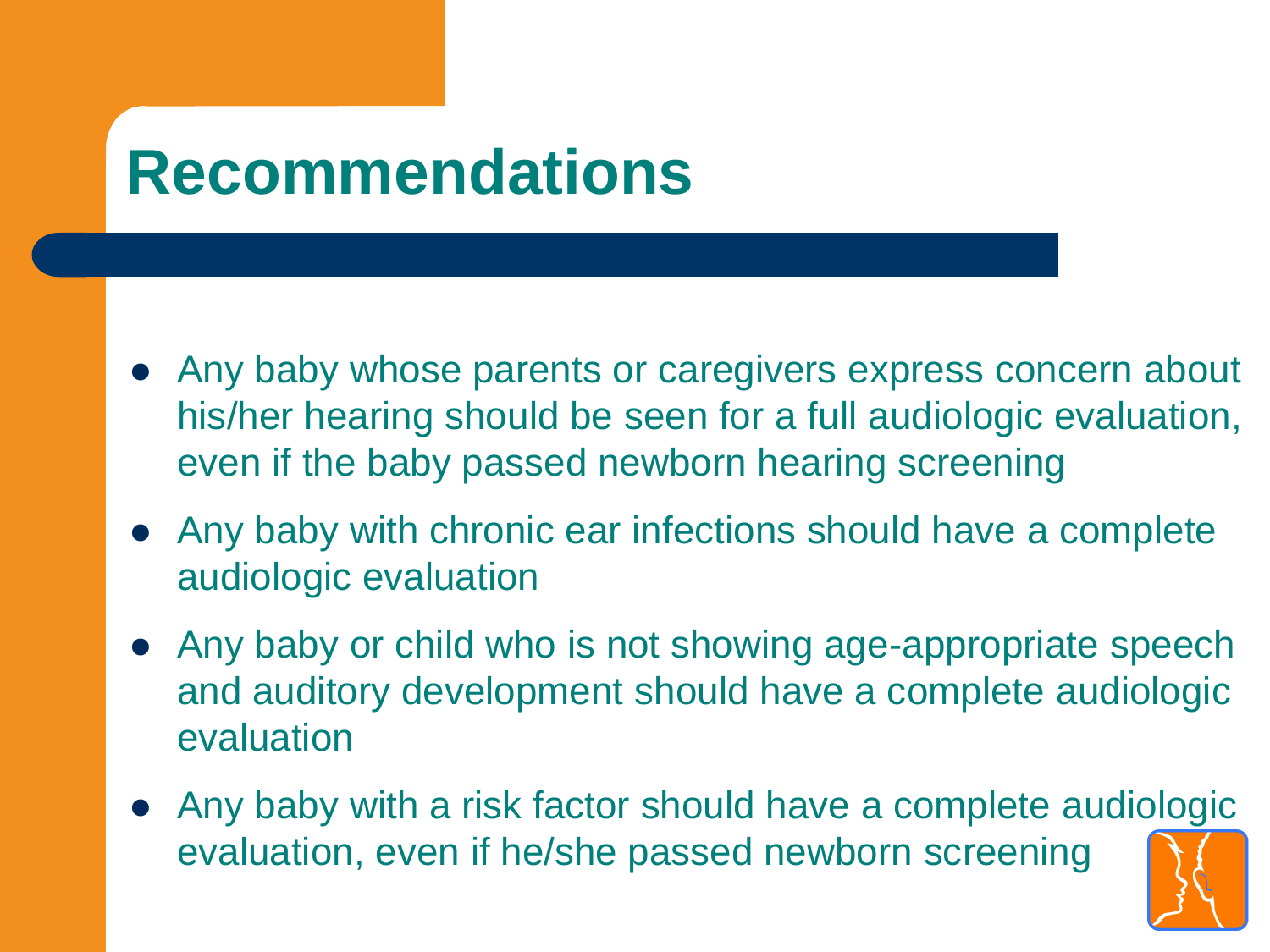# **Risk Factors for Delayed Onset Loss**

- Meningitis
- Cytomegalovirus (CMV)
- Chronic middle ear effusion ("Ear infection")
- Persistent pulmonary hypertension (PPHN)
- Family history of hereditary childhood hearing loss

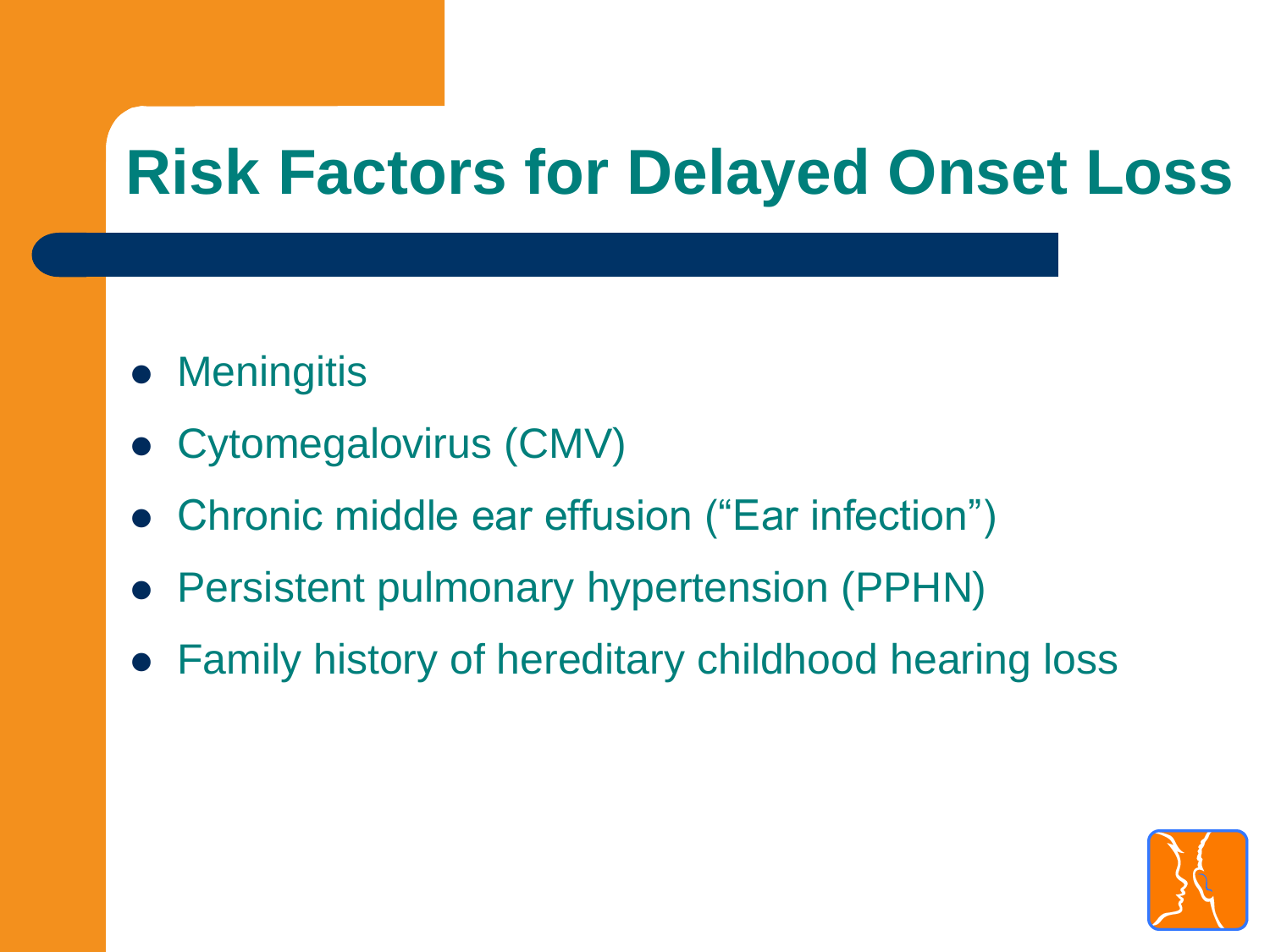# **Risk Factors for Delayed Onset Loss**

- Neurofibromatosis
- Head trauma associated with loss of consciousness or skull fracture
- Signs of a genetic syndrome
- Ototoxic medications including chemotherapy and aminoglycoside antibiotics